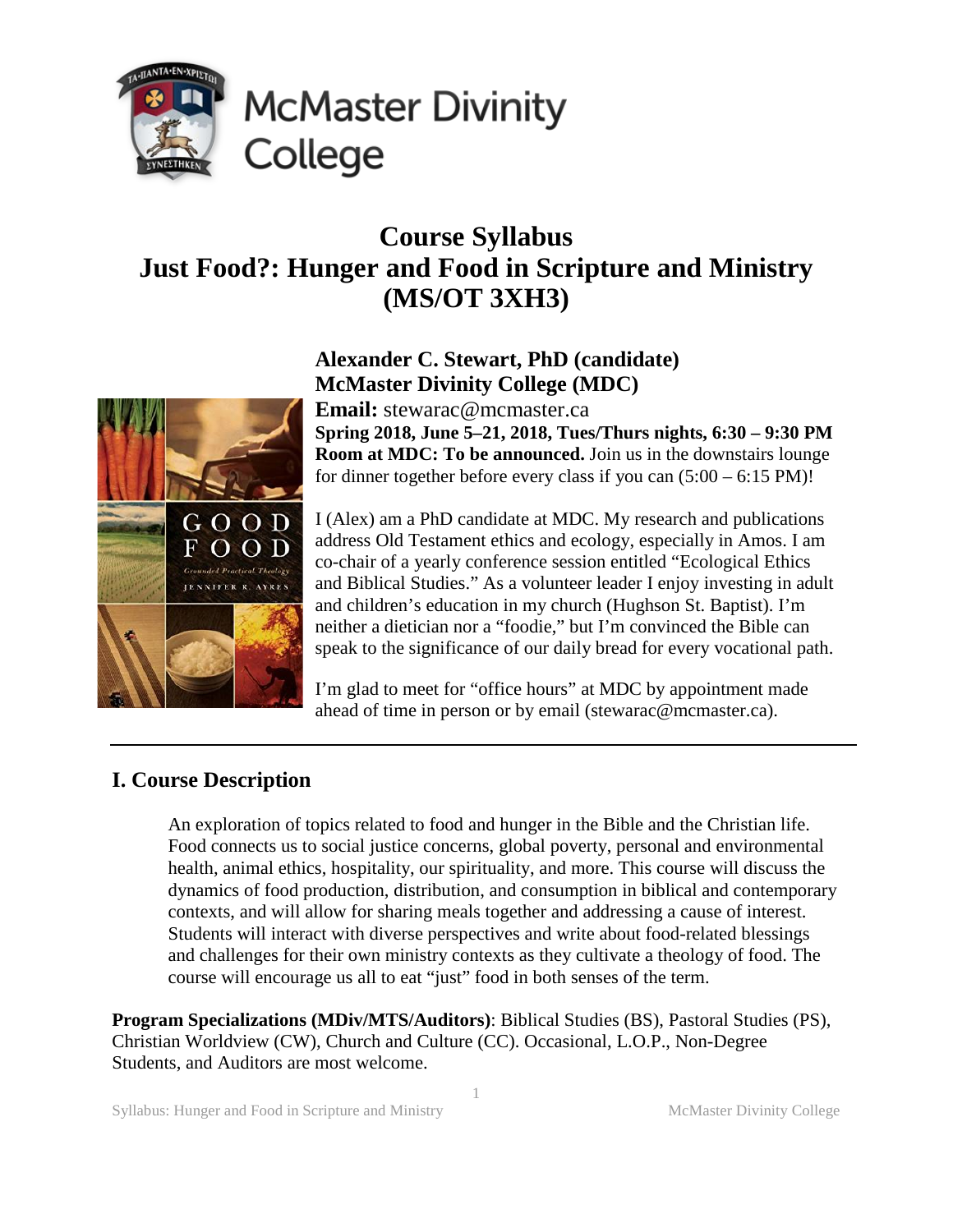

# **II. Learning Outcomes**



## **A. Knowing**

- 1. To learn about several themes related to food and beverages in the Bible (Scripture)
- 2. To become more familiar with the agrarian world behind the biblical texts
- 3. To see the connections food has to theology, ecology, ethics, politics, economics, etc.
- 4. To understand the role of food in different worldviews, both Western and non-Western
- 5. To understand today's food concerns as informed by Scripture and Christian traditions
- 6. To learn some of the diverse options for addressing these contemporary issues

# **B. Being**

- 1. To grow in gratitude for our Creator's provision for us and all creatures
- 2. To appreciate the relevance of Scripture for today's eating practices
- 3. To become more aware of personal dietary choices and the impacts of such choices
- 4. To grow in empathy for those who are malnourished, whether stuffed or starved
- 5. To appreciate the globalized character of Christian life and ministry in North America
- 6. To become more committed to being part of the solutions, whatever that may look like
- 7. To grow in hopefulness that our Redeemer will end our disordered eating at his return

# **C. Doing**

- 1. To reflect in writing on how food relates to your Christian identity and ministry
- 2. To interact critically and charitably with the readings, videos, and issues
- 3. To cultivate your own theology of food, addressing both personal and global practices
- 4. To interface with multi-cultural contexts, using food as common ground
- 5. To produce lessons, sermons, or written research on issues you find compelling
- 6. To visit a farm, farmers market, or community garden, etc., and/or research where and how some of your staple food items were grown or raised
- 7. To prepare contributions that will help your faith community engage with food and hunger issues at some level
- 8. To choose new patterns so you can eat "just" food more of the time!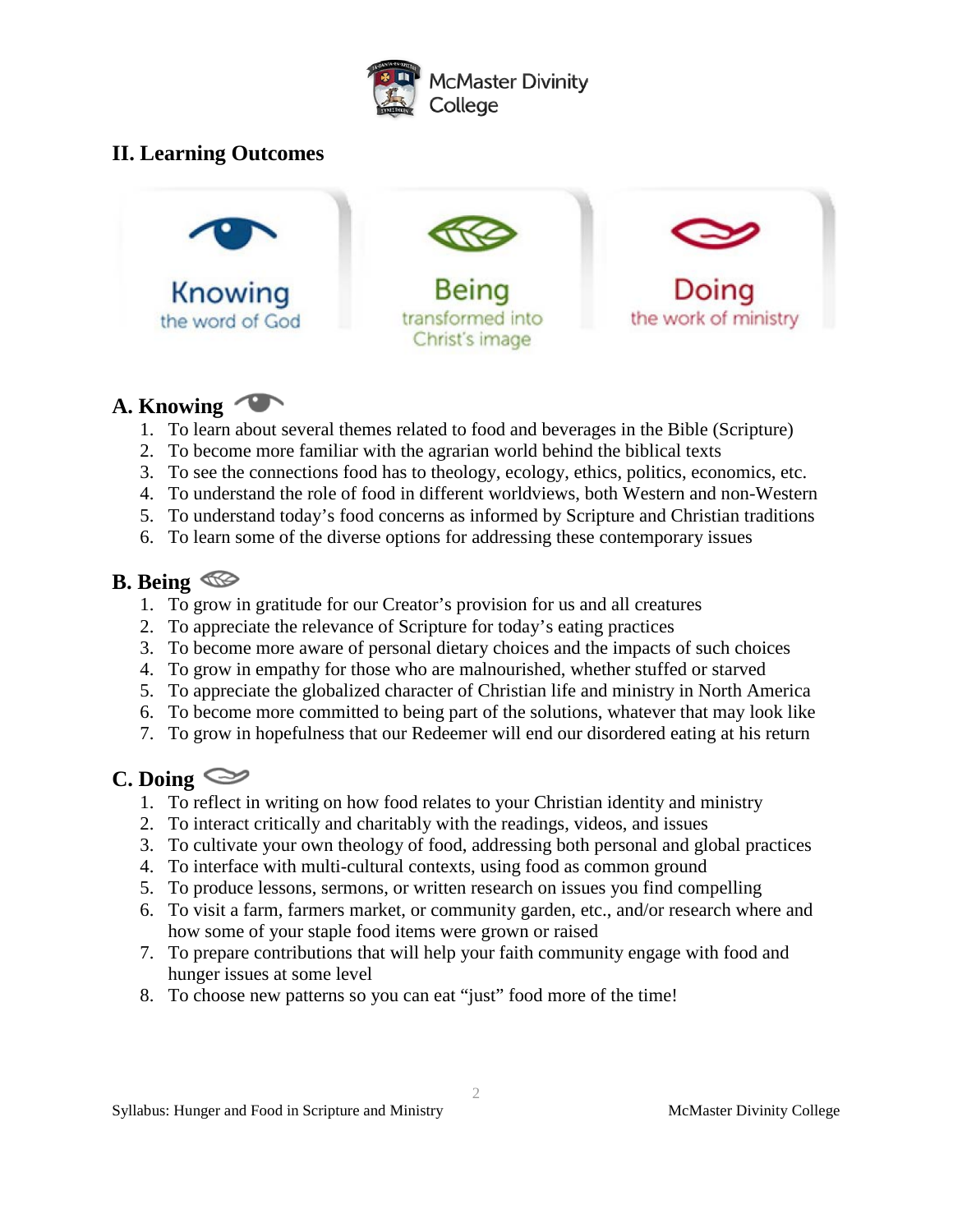

# **III. Course Requirements**

# **A. Required Textbooks**



- Ayres, Jennifer R. *Good Food: Grounded Practical Theology*. Waco, TX: Baylor University Press, 2013.
- Davis, Ellen F. *Scripture, Culture, and Agriculture: An Agrarian Reading of the Bible*. New York: Cambridge University Press, 2009. Purchase a print copy or freely access the ebook through the McMaster University library [here.](https://discovery.mcmaster.ca/iii/encore/record/C__Rb1642093?lang=eng)
- Schut, Michael, ed. *Food and Faith: Justice, Joy, and Daily Bread*. Harrisburg, PA: Morehouse, 2009.

**Note**: All required textbooks for this course will be available from MDC's book service, "R.E.A.D. On" Bookstore, for sale in Room 145 of McMaster Divinity College. You may also contact R.E.A.D. On Bookstores, 304 The East Mall, Suite 100, Etobicoke, ON M9B 6E2. Phone 416-622-0655 ext. 308; fax 416-622-2308; email: **books@readon.ca**; or [www.readon.ca.](http://www.readon.ca/) Textbooks may be ordered in advance through "R.E.A.D. On" or another online seller, or they can be purchased on the first day of class at Room 145 of MDC.

Intensive courses like this one require you to obtain the textbooks well in advance of the first day. Keep in mind that "Kindle" books do not often show page numbers, which may make it harder for you to follow the assigned page ranges to read for each class period.

## **B. Summary of Required Assignments and Grading**

| <b>Assignment</b>                            | Due     | <b>Value</b> |
|----------------------------------------------|---------|--------------|
| <b>Appetizer Course: Reflection Paper</b>    | June 5  | 5%           |
| Soup Course: Biblical Texts Reading Report   | June 28 | 10%          |
| <b>Fish Course: Textbooks Reading Report</b> | June 28 | 10%          |
| Salad Course: Response Project               | July 5  | 35%          |
| Main Course: Major Research Project          | July 26 | 40%          |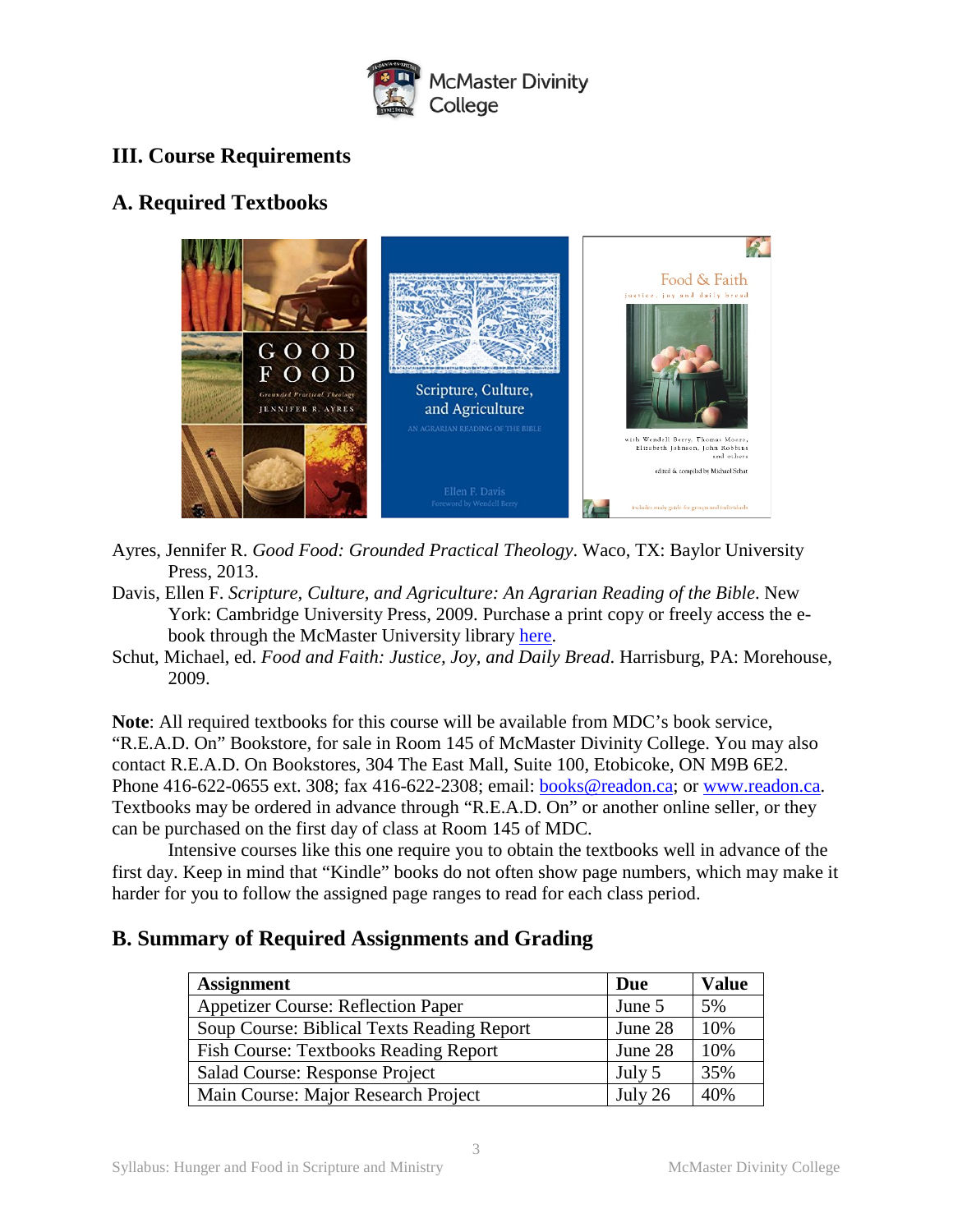

# **C. Required Assignments**

**1. Appetizer Course: Write a preparatory reflection paper in advance, and be willing to summarize some of it on the first day of class as we introduce ourselves. (Due: Tuesday, June 5, by 5:00 PM. Worth 5% of your grade)**

For this low-pressure reflection paper (3–5 pages, double-spaced) you should answer the following questions in three sections (numbered below) before our first class and before reading the textbook assignments: (1a) What is a great food-related experience in your life that you remember and treasure? What was the place, date or holiday, time of day or night when you ate? With whom did you enjoy the meal? Was there a special occasion? What tastes, smells, sights, and sounds do you remember? (1b) Why is this a special memory for you? How did it work to draw you closer to the Lord and/or to the others around you? What did the meal signify to you? Your answer does not have to be superspiritual. (2) Why do you think developing a Christian view of food might be important? What role does food play (or *should* food play) in Christian life and ministry? What are some texts of Scripture that come to mind for this broad topic? What issues and topics do you believe food is connected to? (3) Why did you sign up for this course? What are your worries about it? What do you hope to get out of the course for your life and vocation?

Use our MDC Style with a title page, but no citations or bibliography will be needed. Email your paper to me as a PDF to submit it (stewarac@mcmaster.ca).

**2. Soup and Fish Courses: Read the assigned biblical texts ("soup") and the other assigned readings from the textbooks and handouts ("fish").** By the date below, submit a reading report indicating the material you completed on time. Solid participation can help your marks for these two areas of reading. **(Due: Thursday, June 28, by 11:30 PM. Bible = 10% of grade. Textbooks = 10%)**

The assigned biblical texts, textbook selections, and handout articles must be read by the due dates, often by certain days of our class meetings, in order to count as completed "on time." It may be advisable to start on the readings a few weeks before the course begins, but be sure to write your Appetizer Course Reflection Paper first before working through the textbooks or biblical readings. Any assigned handouts will be available by email, in a shared Dropbox folder, or on the course website (Avenue2Learn). I will provide you with a reading report template document so that you can fill it in and submit it to me as a PDF by the due date.

For the assigned biblical texts you may either read or listen without distractions, perhaps on [www.biblegateway.com](http://www.biblegateway.com/) . You may read the Bible in any language and any translation that you prefer. In your written work, however, you will need to use gender-inclusive language for humans, and you will need to quote from a gender-inclusive Bible version such as one of these: NRSV (1989), NCV (1991), TEV/GNB/GNT (1992 update), CEV (1995), NLT (1996), TNIV (2005), and the Common English Bible (CEB, 2011). The Common English Bible is particularly good, and it had MDC faculty on the translation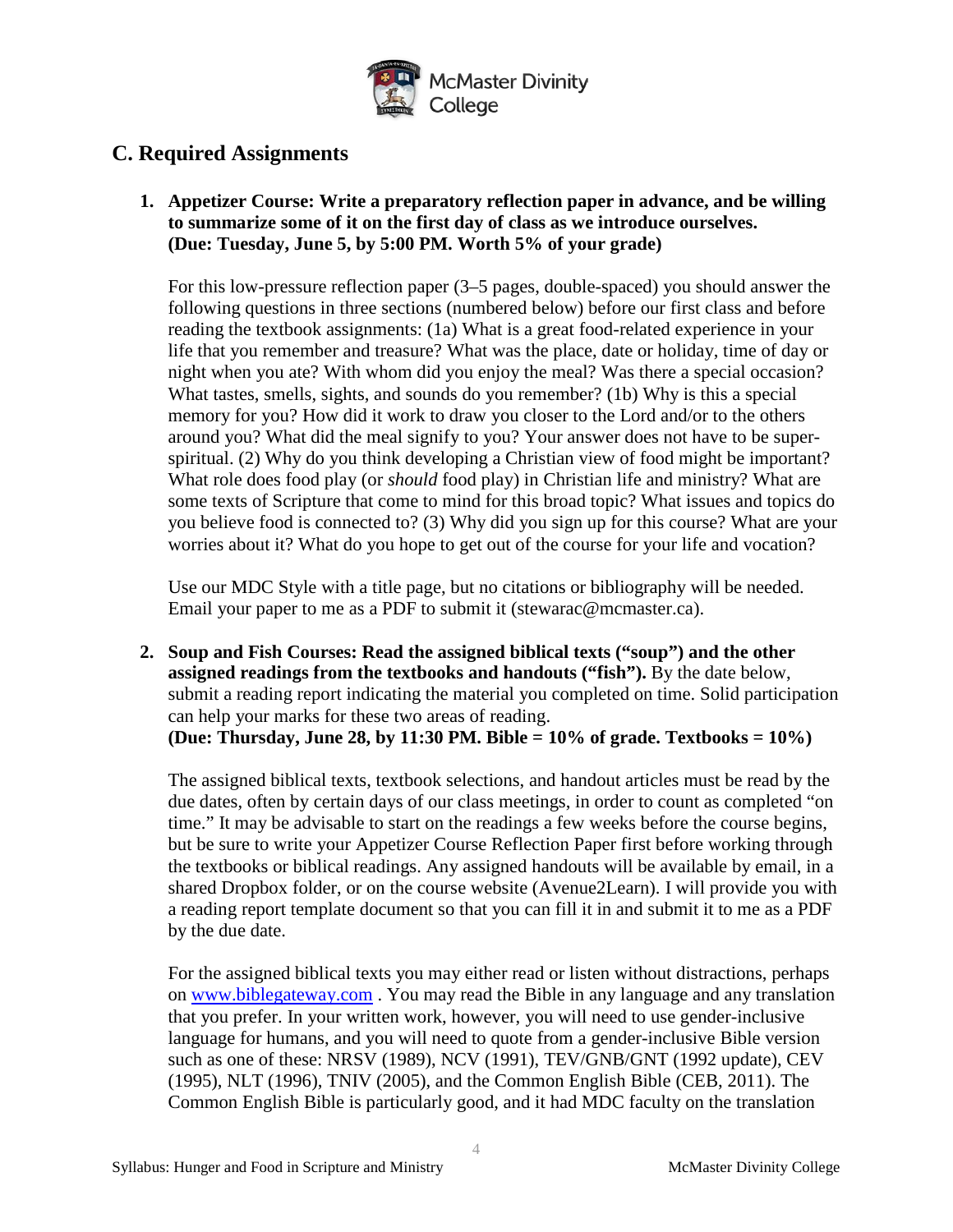

committee, but all of these versions are free online. See the Gender Inclusive Language part of the "General Guidelines for Submission of Written Work" below.

During the class meetings we will discuss selected readings and watch some video clips related to food and beverage concerns. You should complete the readings ahead of time (i.e., before each class meeting starts), take notes on your readings, and be actively involved in the discussions. Your questions in class should demonstrate critical thinking and may include any exegetical, thematic, literary, historical, theological, ethical, pastoral, and personal reflections and engagement you think is helpful. There are no "dumb" questions if asked earnestly. Comments and responses should be thoughtful, respectful, detailed, well-supported, and should refer to the required readings and to relevant texts from Scripture. Your written assignments should also refer to the assigned readings from the textbooks and from the Bible, among other sources.

You will be evaluated on the amount and quality of your participation in these class meetings as a factor in your reading report grades. Lack of significant participation during the class meetings will lower your reading report grades, and positive participation will help boost your grades. There will be plenty of opportunities to participate in class, either by taking turns facilitating some discussions or by sharing your ideas during the discussions. You will not be graded on or given extra credit for preparing or sharing food at the dinners before our class meetings, though. Participation in these meals is optional but encouraged, and joining in is all for the fellowship and joy of it! Please come about an hour and a half before class if you would like to join us for dinner!

**3. Salad Course: Write a response project tailored to your program specialization, and include reflections on an experiential learning activity of your choice. (Due: Thursday, July 5, by 11:30 PM. 35% of final grade.)**

#### **Experiential learning activity:**

Some examples of what you could choose for this part include visiting a local [farm,](https://www.localharvest.org/search.jsp?jmp&lat=43.23179&lon=-79.76945&scale=8) an [ecologically-oriented farm,](https://efao.ca/member-directory/) the nearest farmers market (Locke St., Ottawa St., etc.), a sustainable/local-food restaurant, or volunteering at a [community garden](http://hcgn.ca/) for a few hours (such as A Rocha's [Earth to Table](https://arocha.ca/where-we-work/greater-toronto-area-hamilton/sustainable-food/) program or the many locations of the [Hamilton](https://www.hamiltonvictorygardens.org/volunteer)  [Victory Gardens\)](https://www.hamiltonvictorygardens.org/volunteer). You could also volunteer at non-profit restaurant (like 541 Eatery & [Exchange\)](http://fivefortyone.ca/) or a local food bank for a few hours (e.g., [Hamilton Food Share,](https://www.hamiltonfoodshare.org/how-you-can-help/food-drives/setup-a-food-drive/) [Good](https://www.goodshepherdcentres.ca/volunteering-opportunities)  [Shepherd,](https://www.goodshepherdcentres.ca/volunteering-opportunities) [Mission Services,](http://mission-services.com/how-you-can-help/volunteer-in-hamilton/) [Neighbour-to-Neighbour,](http://www.n2ncentre.com/emergency-food-programs/food-bank/) [Welcome Inn,](http://welcomeinn.ca/become-a-volunteer/) [St. Matthew's](https://stmatthewshouse.ca/our-programs/children-and-families/emergency-food/)  [House,](https://stmatthewshouse.ca/our-programs/children-and-families/emergency-food/) [Salvation Army,](http://www.salvationarmy.org.nz/support-us/food-banks) [Living Rock\)](http://www.livingrock.ca/waystohelp/volunteer.htm). You should arrange in advance to talk with some staff, vendors, coordinators, or managers about the way the food is raised or grown in these places (or sourced for the market/restaurant/food bank). Go there with some prewritten questions that our class has raised for you.

You may want to fast from food—not water—for one day, or you could try a vegetarian/vegan diet for three days. Journal about the experience of fasting or changing your eating. You could give up coffee or pop for one week and donate the savings to an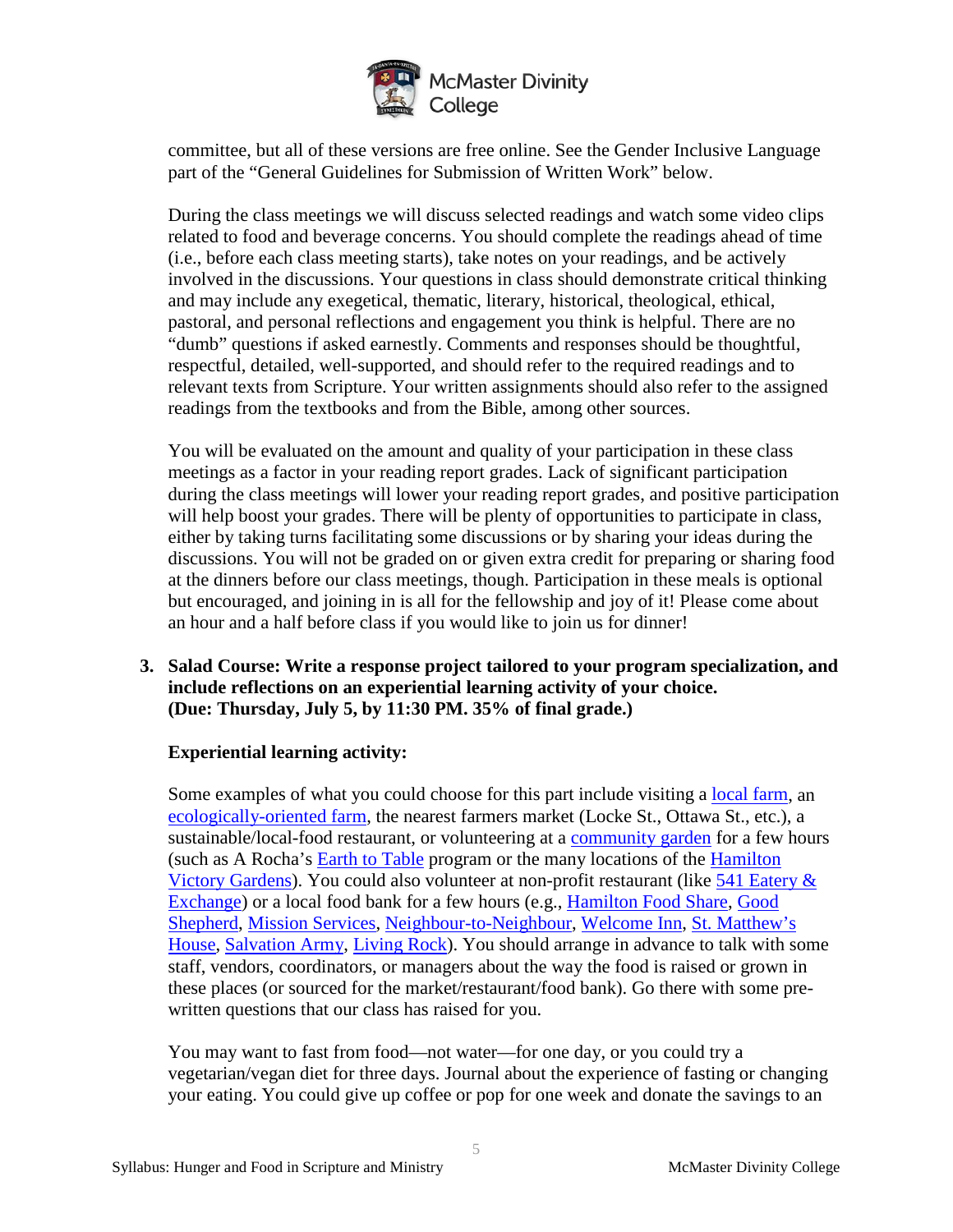

organization known for fair-trade coffee, preventing diabetes, or hunger relief. You could keep a log of your food waste and all wrapper/container waste for five days in a row. Last of all, you could choose to research where and how three of your staple food items from the grocery store were grown or raised, and reflect on what you discovered. I recommend talking with the butcher/manager of the store and also calling the manufacturer to ask where in the world, in what conditions (treatment of plants/animals, including pesticides and antibiotics), and at what cost of water (irrigation) and oil (transportation) the food was produced, if they will tell you. Just because it was processed in Ontario doesn't mean it came from Ontario. Be persistent and polite, and find out as much as you can about each item.

These are just some possible options, and you may have health concerns that would prohibit you from trying some of them. You are welcome to complete a different experiential learning activity with my permission. Just email me, and we can talk about alternatives (stewarac@mcmaster.ca). Choose something that you have never experienced before or have not experienced for a few years, at least. Incorporate your reflections into the response project of your choice below.

Complete **just one** of the following assignments which relate to issues of food (or beverages) in our Western culture and in relevant biblical texts. This project will be evaluated for both creativity and content. Your work should show a detailed interaction with biblical texts and contemporary worldviews, and the project should also include a reflection on the experiential learning activity you completed just before or in the weeks after the final class meeting—either way is fine. The idea is to respond to what you have learned inside and outside the classroom with a paper, sermon, or lesson that you could share with your church or circle of friends. You will no longer be a passive spectator but an active leader in engaging with food and faith in your specific context.

Finally: For this response project, references to sources (books, articles, music, videos, websites, etc.) should be given in the paper/lesson as appropriate for all options, and they must be fully documented in our MDC Style. Be sure to evaluate the quality of your sources carefully and avoid using sources that are not academic or well-reasoned in character. Email your completed assignment in PDF format to me by the deadline. See "General Guidelines for Submission of Written Work" below for more on MDC Style, the Late Policy, and Gender Inclusive Language, among other school policies.

#### **a. Film Analysis** (BS/Christian Worldview/Church and Culture specializations)

Select one of the movies below (or an alternate with permission), watch it twice, and then respond in a paper of 8–10 pages (doubled-spaced). Choose a movie you have not seen before. Compare and contrast the worldview reflected in the movie with the worldview of several biblical texts that seem to address the same issues. Focus on what the film explicitly or implicitly "says" about important issues of food, ethics, justice, economics, ecology, health, human nature, God, spirituality, and other topics. Incorporate reflections on your experiential learning activity in this analysis as well,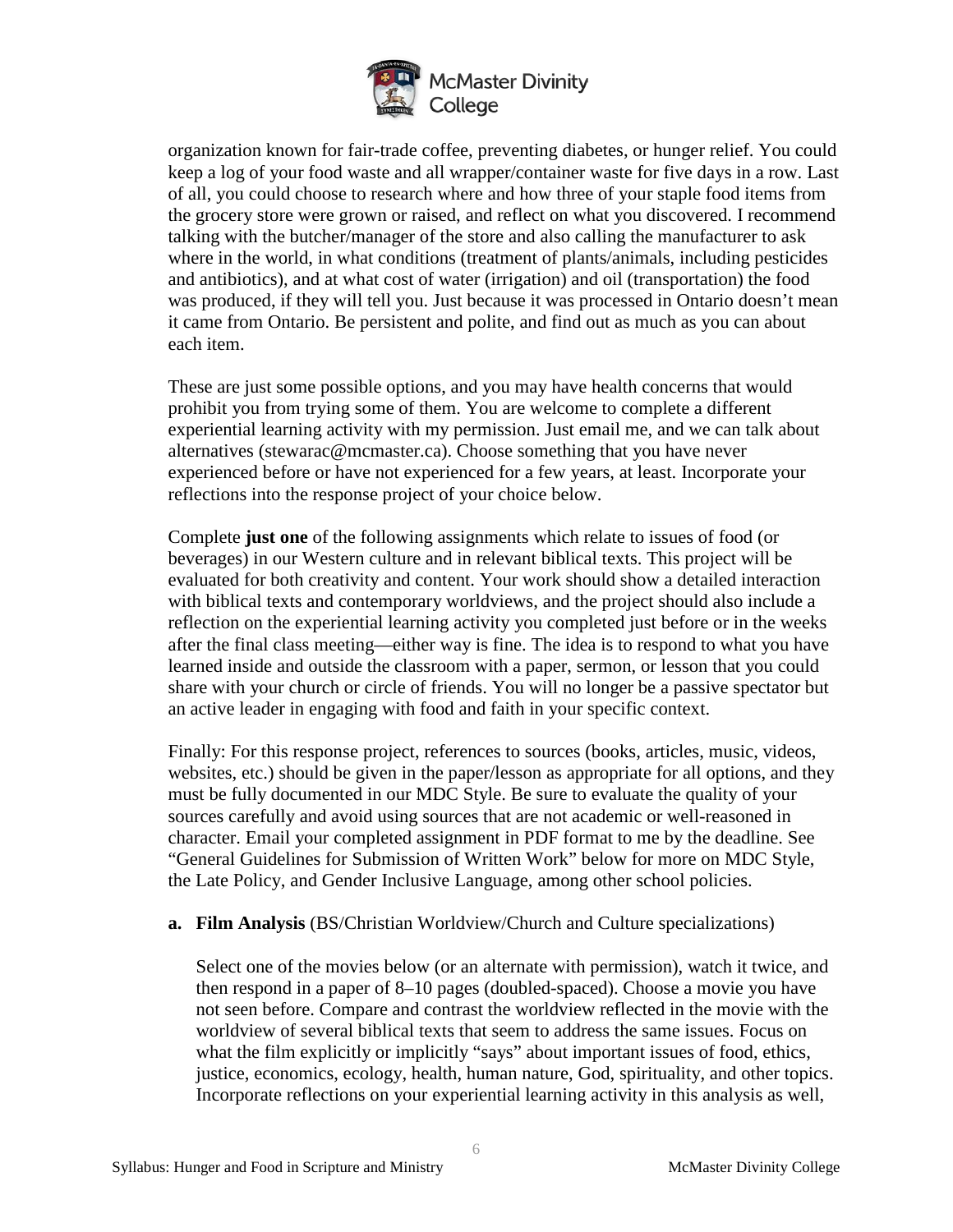

since that experience can aid you in your growing theology of food as a Christian.

Remember, the following movies may contain graphic and disturbing material (e.g., animal slaughter or cruelty, hospital scenes, and other violence), and I am not necessarily recommending their health claims or ethical claims. These are just possibilities, not endorsements. Possible movie choices:

Key:  $* =$  available from the [Hamilton Public Library](https://hpl.bibliocommons.com/) \*\* = available on Netflix, if not also at the public library

- 1. For movies on food's role in unifying a community: *Places in the Heart*  (1984/2009)\* on the power of the Eucharist after tragedy; *Babette's Feast*  $(1987/2001)^*$  or *Soul Food*  $(1997/2000)^*$  on how cooking unifies a town or family; *The Power of Community* (2006)\* on a Cuban farming crisis.
- 2. For movies on industrialized agriculture, factory farms, and unjust working conditions: *Food, Inc.* (2008)\*\* for factory farming; *Food Chains* (2014)\* about working conditions of farm laborers; *The Harvest* (2011)\* on migrant child workers in the States; *[Harvest of Dignity](https://www.saf-unite.org/content/recommended-films)* (2011) on North Carolina farmers; *We Feed the World* (2005)\* and *Dirt! The Movie* (2009)\* on global policies that raise profits over people and places; *After I Pick the Fruit* (2011) on Mexican immigrant fieldworkers; *A Place at the Table* (2012)\* on child hunger in America; *The Global Banquet: Politics of Food* (2001) on the harms of corporate globalization; *King Corn* (2007)\* for tracing where a typical corn crop actually goes; *At the Fork* (2016) for a more empathetic look at industrial farming.
- 3. For movies on hopeful alternatives in agriculture: *Fresh* (2009)\* and *Grow!*  (2011) for healthier farming practices and choices; *Ingredients* (2011)\* or *Food Fight* (2008) or *Overalls and Aprons* (2016) for local food movements; *Growing Cities* (2014)\* or *Edible City* (2014)\* or *Urban Roots* (2011) or *The Garden*  (2008) for urban farming and community gardens; *Sustainable* (2016)\*\* on sustainable food movements; *The Real Dirt on Farmer John* (2005/2007)\* for a farmer reinventing himself with community supported agriculture (CSA); *Look and See: A Portrait of Wendell Berry* (2016); *All Saints* (2017)\* for a dying church that started a community garden, partnering with refugees.
- 4. For movies on the dietary issues of plants vs. meats, "fast food," GMOs, and misleading advertising: *Cowspiracy* (2014)\*\* on the global impacts of raising cattle; *In Defense of Food* (2015)\*\* for Michael Pollan's documentar; *The Future of Food* (2004)\* concerning agribusinesses and GMOs; *Super Size Me* (2004)\*\*; *Fast Food Nation* (2006); *Food Choices* (2016)\*\* on misleading advertising; *Consumed* (2015)\*\* or *Harvest of Fear* (2001) on genetically modified foods.
- 5. For movies on the crazy amount of food we waste: *Just Eat It* (2014)\*; *Human Footprint* (2008)\* which follows the average American from cradle to grave; *Taste the Waste* (2011), a good option if you come from Europe.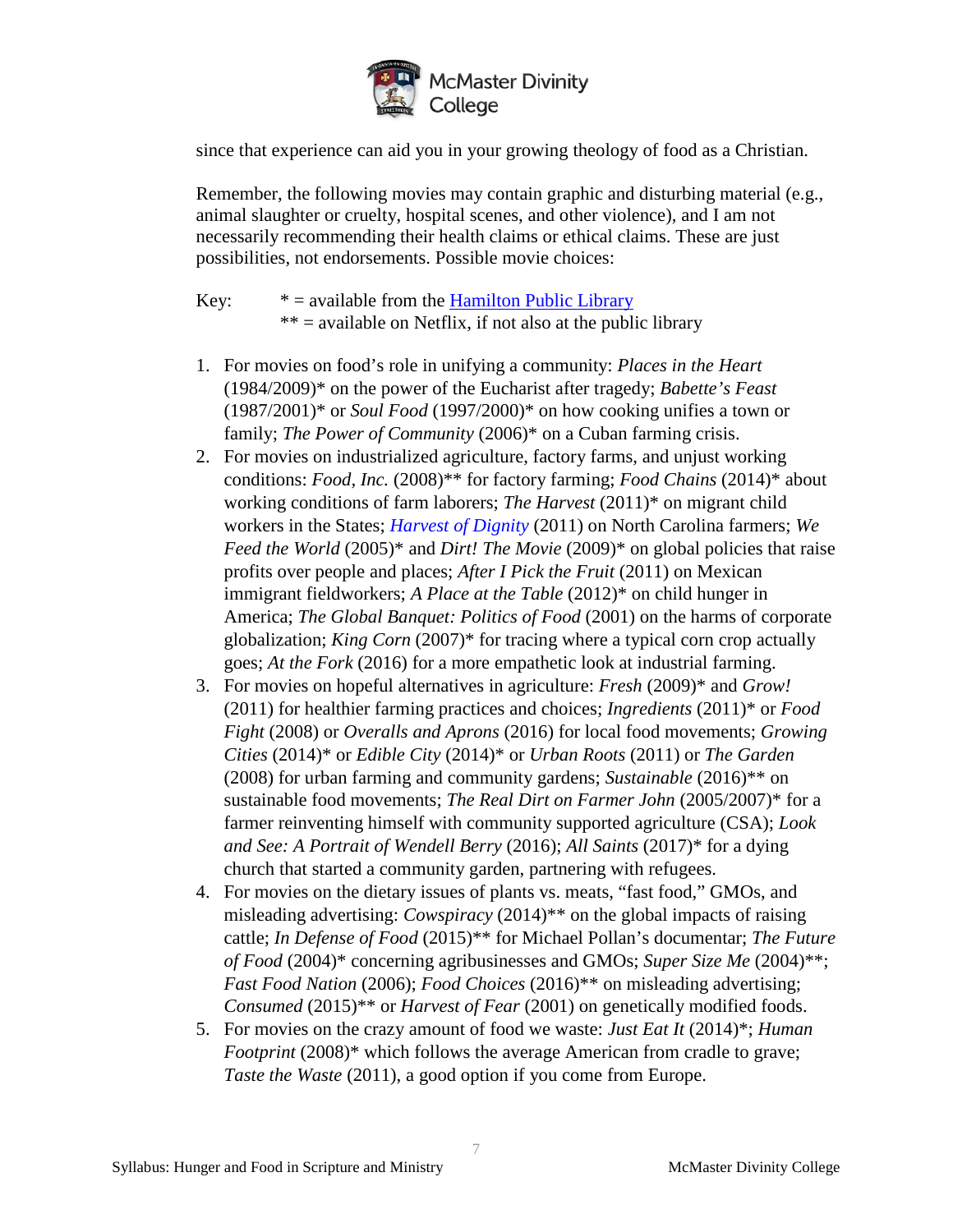

#### **b. Sermon Preparation** (Pastoral Studies specialization)

Prepare and record (audio or video) a sermon of 20–25 minutes on a single foodrelated text that you might deliver at your own church or non-profit ministry. The sermon must be written specifically for this course assignment and must not be recycled or copied material. Your sermon should clearly demonstrate insights that you have gained from this course and from the experiential learning activity that you chose. Include a typed, full-manuscript version of the sermon that includes footnotes of sources, even though you will not read these when you preach. It is perfectly fine to weave into your sermon a phrase such as "In her book Ellen Davis points out . . . ." The sermon format is not specific beyond that it should be "expository" for one text. It need not have three points, for example, but it should not attempt to cover tons of food-related texts as a "topical" sermon. The sermon should have a clear and engaging flow of ideas and should engage with interpretive details and also contemporary connections and challenges for the audience. The emphasis for this response project should be more on contemporary issues as supported or challenged by the biblical text and your experiential learning activity, and the project is a chance for you to develop one piece of your own theology of food.

#### **c. Lesson Preparation** (BS/PS/CW/CC specializations)

Create a 30- to 40-minute Sunday school lesson for grade-school students or high school students, *or* a 40-minute study and activity for a youth group, *or* a 40- to 60 minute small group study for adults. The lesson should deal with a food-related text in Scripture that is of interest to you, and you should integrate the historical and literary context of the text with issues of contemporary relevance and with the insights from your experiential learning activity that you chose. If you are in Biblical Studies, you can focus slightly more on biblical content and interpretation, proportionally. If you are in Pastoral Studies, you can focus more on application and pastoral care, with group questions that are appropriate to the food concerns or advocacy causes of the local congregation you have in mind. If you are a student with a Christian Worldview or Church and Culture specialization, you can use the lesson to affirm or challenge aspects of contemporary worldviews in our Canadian/Western culture and how it contrasts and compares with a non-Western, biblical context and possibly with a contemporary non-Western context if you are embedded in such a community (e.g., a Korean Canadian group). For all specializations, specify the agelevel and nature of your group. Include the purpose of the lesson, the activities you would do, and the lesson materials that you would use (handouts, slideshows, cooking, discussion questions, etc.). You may create and submit a "Powerpoint" for this lesson if you wish. Make it creative!

Only choose **one** of the above "response projects" to write.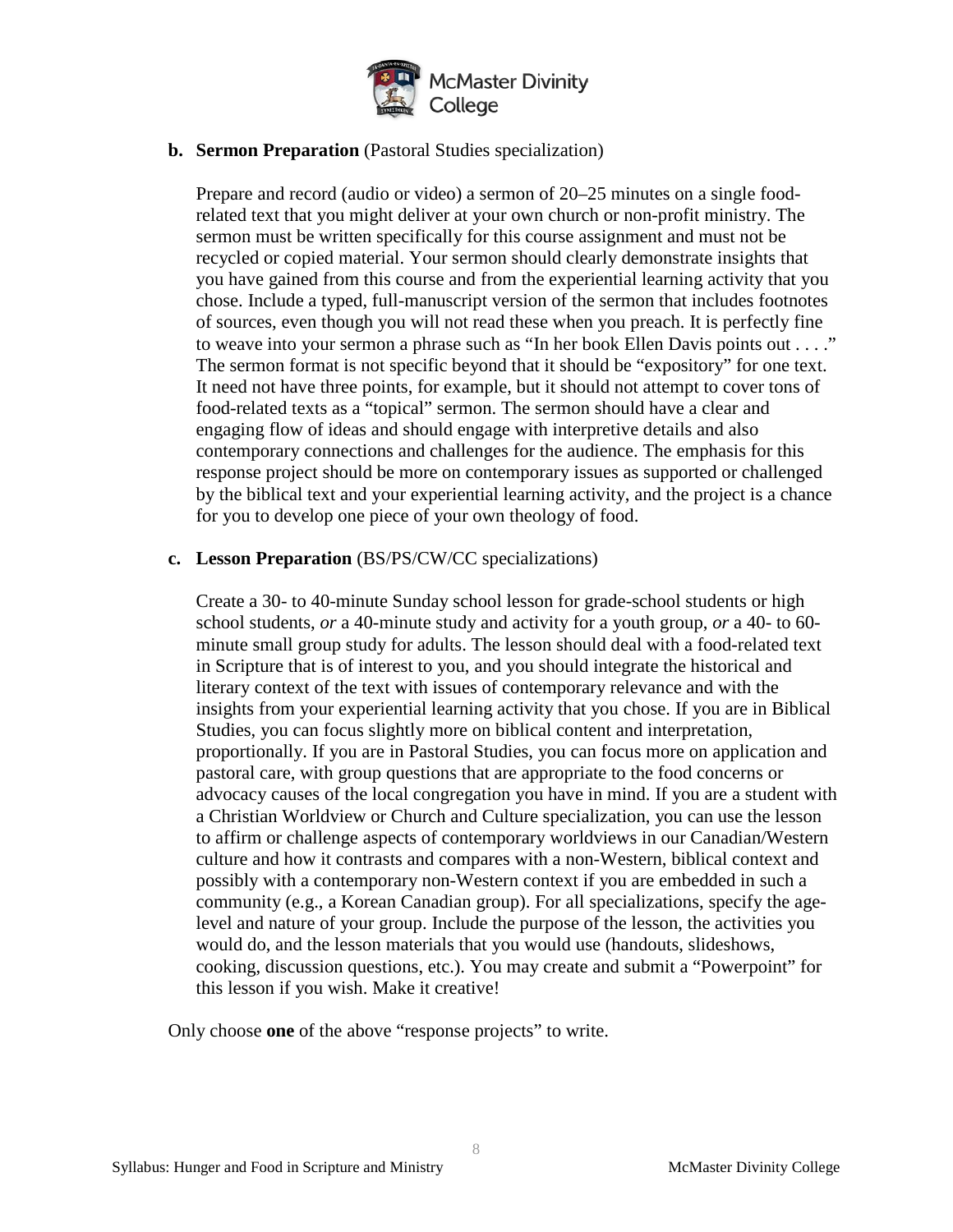

#### **4. Main Course: Write a major research project on a food-related topic of your choice. (Due: Thursday, July 26, by 11:30 PM. 40% of final grade.)**

Prepare a major research project of approximately 12–15 pages (not counting the title page or bibliography pages). The biblical text(s) and issue(s) of your choice must be substantial and should not be a food-concern that seems to be limited to one text alone. Your project cannot be too similar to the topic or text that you wrote or preached on in the response project. I would encourage you to email me your idea(s) for a topic a few weeks before it is due so that I can point you to some good resources out there. The emphasis for this main course research project should be more on explaining the biblical text(s) you have chosen and developing a "theology of food" for yourself and your ministry, and slightly less emphasis on contemporary issues. If the response project was 60% contemporary and 40% biblical in emphasis, this research project should be 60–70% biblical, and 30–40% contemporary in emphasis, for example. Both biblical and contemporary aspects must be present.

- **Biblical Studies**: Exegetical paper on a specific text related to food
- **Pastoral Studies**: Interpretation-and-application sermon on a text related to food with an emphasis on applying the text in today's church
- **Christian Worldview/Church and Culture**: Thematic paper on some biblical text(s) with an emphasis on application to contemporary worldviews and issues

At least ten (10) academic sources are required to be cited in the footnotes (and bibliography) for this project. Sources may include the class texts, monographs, commentaries, articles from journals or books, and online articles or documentaries. Sources must *not* include websites of a non-scholarly nature (i.e., a website with no footnotes or citations is often a good guideline), and sources must also *not* include onevolume Bible dictionaries, study Bibles, Bible translations as a source, and dated devotional commentaries (such as Matthew Henry's). Christian Worldview/Church and Culture or Pastoral Studies students may wish to use relevant websites and films as additional resources that illustrate contemporary worldviews or application issues, but be selective. Recent and academic sources are preferred.

Please avoid lengthy quotations from these sources. Try to paraphrase briefly and cite at the end of your sentences. Do not include a lengthy paraphrase in which you re-word a whole paragraph of someone's material and then place a single footnote at the end of the paragraph. Do not include lengthy biblical quotations or large images or diagrams as space-fillers. Note: Often references to other texts of the Old or New Testament besides the biblical text(s) in question are very appropriate, but you must demonstrate their relevance and connections to your main text(s), not assume the connections.

See "General Guidelines for Submission of Written Work" below for more on MDC Style, the Late Policy, and Gender Inclusive Language, among other school policies.

Your written work will be evaluated according to these four criteria: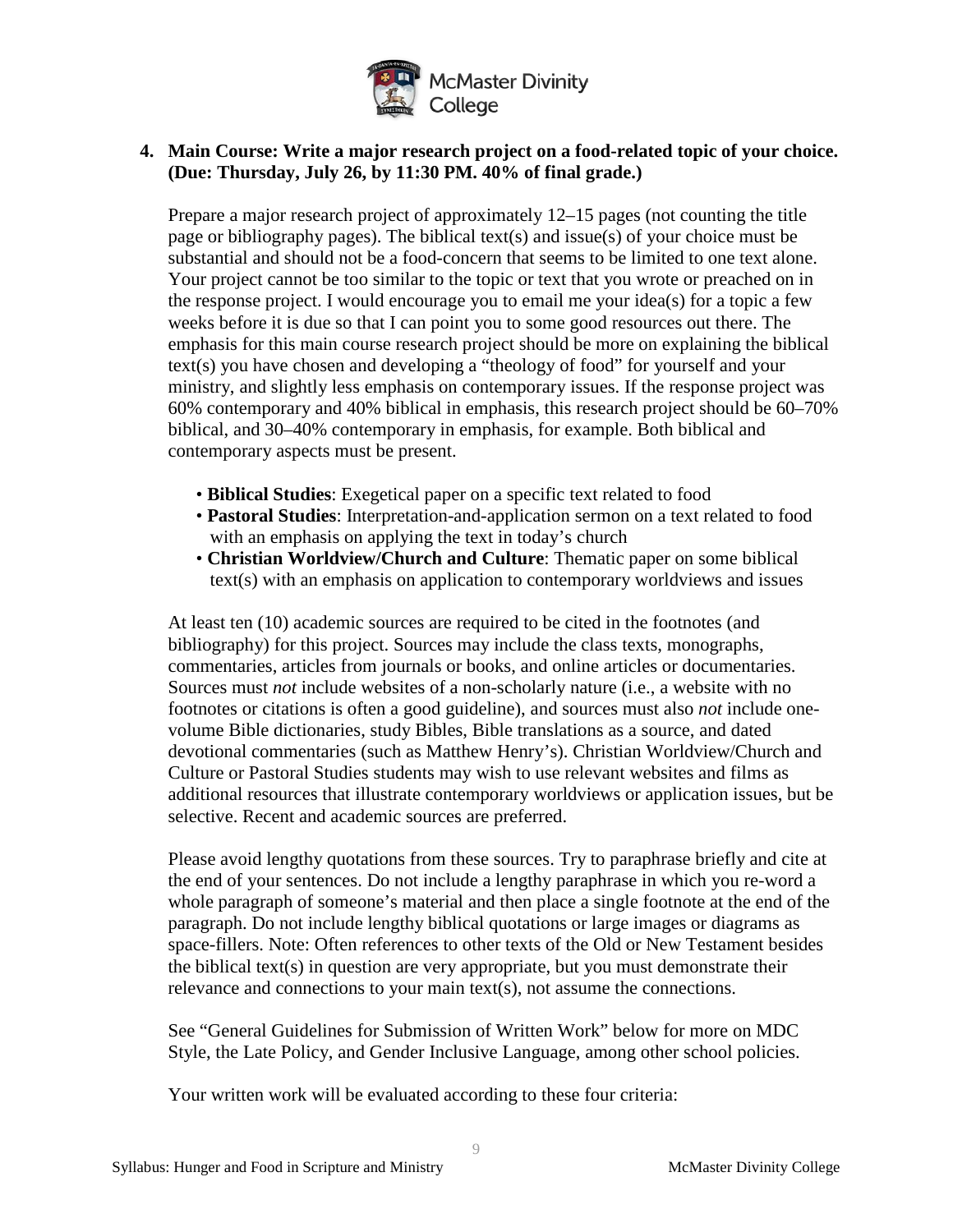

- I. Knowledge and Understanding: Knowledge is the mastery of subject specific content; understanding is the comprehension of the content's meaning and significance. It may be demonstrated by coverage of all relevant issues, adequate background information, deep engagement with the texts and with sources, explaining the significance of biblical texts, etc.
- II. Thinking and Analysis: The use of critical and creative thinking skills and processes such as planning, organizing, classification, research, critical analysis, interpretation, and evaluation. It may be demonstrated by logical organization, a clear thesis, logical flow of ideas, compelling evidence, effective use of sources, effective conclusions, etc.
- III. Application: The use of knowledge and skills to make connections within existing contexts and with new contexts. It may be demonstrated by the use of knowledge and skills to solve problems and resolve conflicts, the relating of the themes of one book to another, the relating of OT ideas to the NT, the relating of biblical concepts to issues and problems in current society, etc.
- IV. Communication: The conveying of meaning in appropriate ways to an audience. It may be demonstrated by the use of correct spelling, punctuation, and grammar, by clear organization of ideas, by the use of clear academic language, by full and correct documentation of sources, by tone and style in sermon manuscripts, etc.

#### a. **Exegetical Paper (Biblical Studies only)**:

Students will select one biblical text (at least seven verses long) and complete an exegetical research paper (12–15 pages long). The paper should include:

- i. A clear statement of the thesis-argument in the introduction
- ii. The historical and cultural context of the text, if possible
- iii. The genre and literary structure of the major stanzas or parts
- iv. A detailed interpretation of the entire text (showing how parts relate to the whole, showing the meaning of certain phrases or terms)
- v. Explanation of how your text fits in the canon as a whole
- vi. Theological reflections on the text (integrate with your exegesis section), especially as these reflections relate to a few major aspects of the "theology of food" that you are cultivating
- vii. Thematic connections to the rest of the entire Bible (Be selective)
- viii. A clear conclusion

#### b. **Interpretation/Application Sermon Study (Pastoral Studies)**:

For students taking the Pastoral Studies specialization, your research sermon should consist of an 8–10 page expositional sermon written in full sentences followed by a 4–6 page research appendix. The research appendix should include your in-depth interaction with commentaries and other scholarly sources as they pertain to grammatical, cultural, and theological insights on the biblical text you choose to do the sermon on. The sermon must be written in a way that it draws a contemporary audience into a particular text in its original context but also bridges the gap to contemporary Christian life. Secondary and primary sources (i.e., biblical texts) should be used and cited.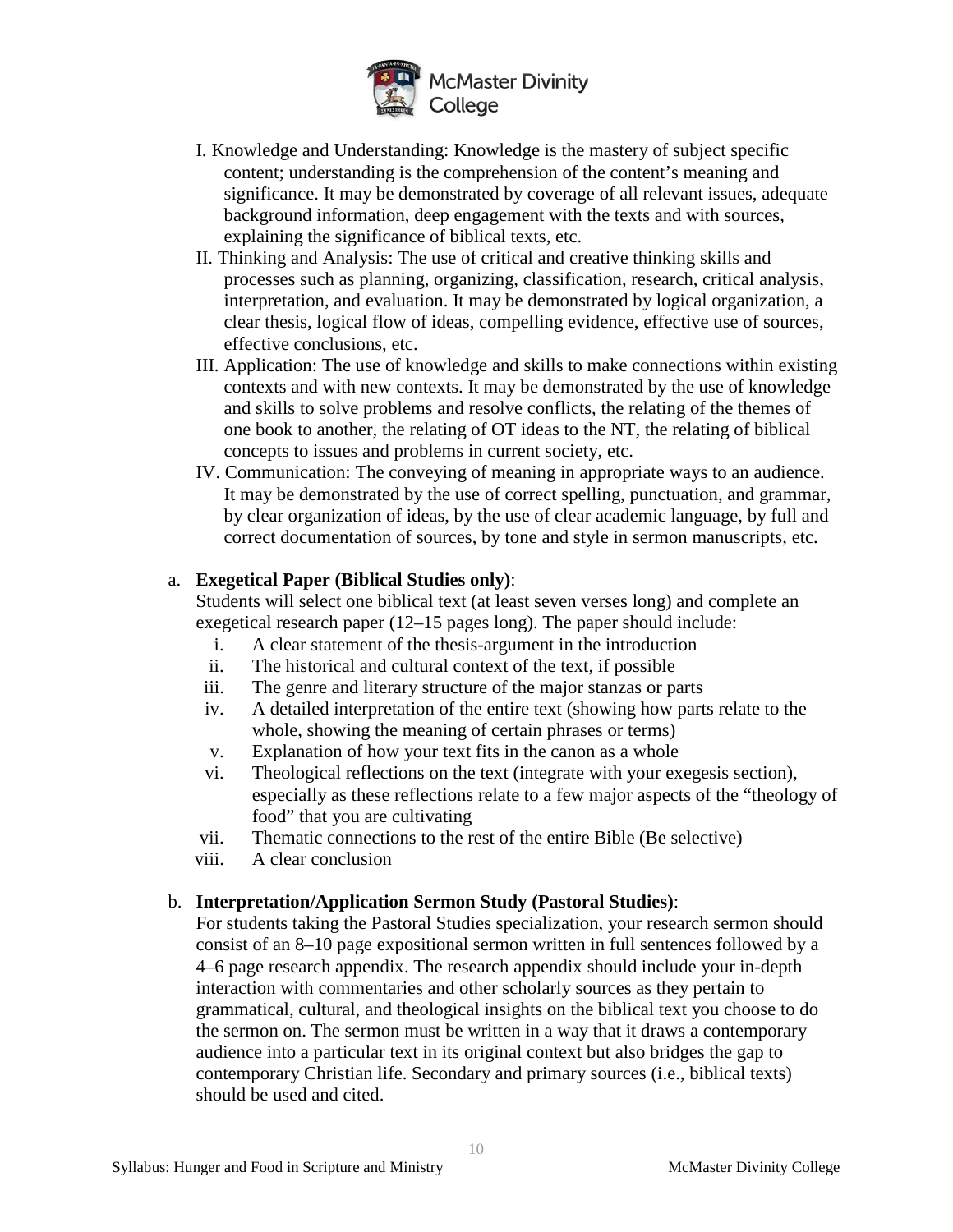

Select a relevant text from the Old Testament or New Testament (at least seven verses long), interpret it, and suggest contemporary applications for the church by preparing a sermon research paper which theoretically could be preached as a robust sermon at a later time. The paper should include:

- i. A clear statement of the thesis-argument in the introduction
- ii. A deep engagement with the text in its cultural context, even if the precise historical context of the text is uncertain
- iii. Exegesis of any significant or controversial verses
- iv. Contemporary theological reflections as the text relates to the "theology of food" you are cultivating
- v. Quotations from scholars and popular culture sources (illustrations)
- vi. Relevant connections to other parts of the OT and NT
- vii. Suggestions for practical/pastoral applications for church members today wrestling with food-related concerns
- viii. A clear conclusion

#### c. **Thematic Paper (CW/CC)**:

Students will trace the development of a food- or beverage-related theme throughout a major section of the Old Testament or New Testament (or both). The paper (12–15 pages long) should include:

- i. A clear statement of the thesis-argument in the introduction
- ii. A clear explication of the theme and its importance
- iii. Analysis of several relevant texts that relate to the theme
- iv. Interpretive insights on any significant or controversial verses
- v. Quotations from scholars and influential voices in today's culture
- vi. Relevant connections to other parts of the OT and NT
- vii. Theological reflections on the theme, including a coherent "theology of food" as you have been cultivating one that relates to this theme
- viii. Implications of the theme for a contemporary Christian worldview and in comparison to at least one other worldview around today
- ix. A clear conclusion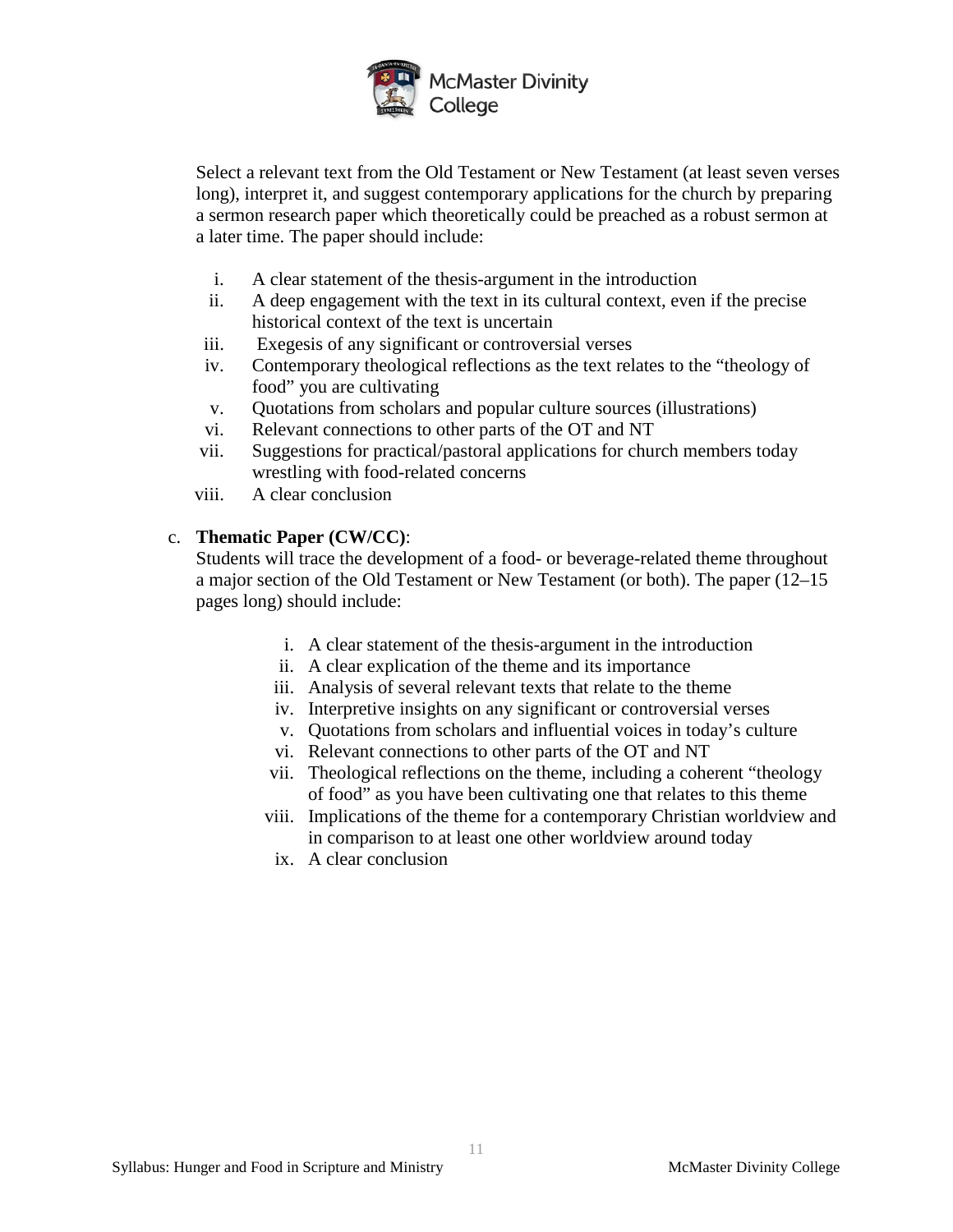

# **IV. Course Schedule**

| Date: Class 1 (June 5)                      | <b>Discussion Topics:</b>                                       |
|---------------------------------------------|-----------------------------------------------------------------|
| Dinner $(5:00 \text{ to } 6:15 \text{ PM})$ | 1. Our food stories                                             |
| Class $(6:30 \text{ to } 9:30 \text{ PM})$  | 2. Connections to other areas of life                           |
|                                             | 3. Food as gift and blessing from God, our Creator and Redeemer |
|                                             | 4. Food, our vocation                                           |
|                                             | 5. Food and wisdom                                              |

#### **Biblical Texts:**

*Food as a blessing*: Gen 1–2; 8:15—9:17; Lev 26:1–13; Deut 8; 10:12—12:32; 14:22–29; 16:1–17; 26:1–11; 28:1–14; 30:15–20; Job 38–39; Ps 65; 104; 107:1–9, 33–43; Ps 145–147; Matt 6:25–34; Luke 20:9–19; John 2:1–11; Acts 14:8–18; *Food and wisdom*: Prov 6:6–8; 9:1– 6; 12:9–11; 20:13; 25:27; 30:7–9, 24–28; 31:1–9, 10–31; Eccl 11:1–6; Isa 28:23–29; Gen 3

#### **Assignments Due by Class:**

- 1. "Appetizer" Course Reflection Paper (email to the teacher)
- 2. Read the biblical texts

3. Read Davis, *Scripture, Culture, and Agriculture*, "Reading the Bible through Agrarian Eyes" (pp. 21–41) 4. Read Schut, ed., *Food and Faith*, "Overview" (pp. 9–10), "Food as Sacramental" (pp. 11–19), "Celebration of Food" and "A Thing Shared" (pp. 20–23), "Poor Food" (pp. 23–25), "Coming Home to Eat" (pp. 28–35), "The Work at Hand" (pp. 70–73), "Grace" (pp. 73–75), "Enjoyment of God and Creation" (pp. 75–77), "God's Beloved Creation" (pp. 78–84), and "Biblical Views of Nature" (pp. 84–87)

| Date: Class 2 (June 7) | <b>Discussion Topics:</b> |  |
|------------------------|---------------------------|--|
|                        |                           |  |
|                        |                           |  |
|                        |                           |  |

|                                            | Dinner $(5:00 \text{ to } 6:15 \text{ PM})$   1. Trust vs. anxiety and greed |
|--------------------------------------------|------------------------------------------------------------------------------|
| Class $(6:30 \text{ to } 9:30 \text{ PM})$ | 2. Government greed and international policies                               |
|                                            | 3. Industrial agriculture and corporations                                   |
|                                            | 4. Ecological costs, prophetic protests                                      |
|                                            | 5. Feeling alienation from the land                                          |
|                                            |                                                                              |

#### **Biblical Texts:**

*Trust and generosity vs. anxiety and greed*: Exod 16; 20:1–17; Deut 5:1–22; Num 11; Ps 105; Luke 12:13–34; 1 Cor 10:1–13; 2 Cor 8:1–15; 9:5–15; *Empires*: Gen 47:13–26; 1 Sam 8; 1 Kgs 4:21–28; 1 Kgs 17–18; Rev 18; *Protest of sages, prophets*: Prov 13:23; 20:17; 28:3; Eccl 5:8– 12; 10:16–19; Isa 5; 24; 56:9–12; Jer 2:4–13; 3:1–5; 4:19–31; 12:1–4; Jer 14; 23:9–11; Hos 4:1–3; Amos 1:1–2; Amos 4; 5:1–17; 6:1–8; 7:1–3; 8:4–8; Mic 2:11; 3:1–8; 6:9–16

#### **Assignments Due by Class:**

1. Read the biblical texts

2. Read Brueggemann, "The Truth of Abundance" (handout)

3. Read Davis, *Scripture, Culture, and Agriculture*, "Leaving Egypt Behind" (pp. 66–79), "Rupture and Remembering" (pp. 8–20), and "Running on Poetry" (pp. 120–38)

4. Read *Food and Faith*, "Where Have All the Farmers Gone?" (pp. 88–103), "Economics as if Creation Mattered" (pp. 110–11), "Gross Domestic Product, Well-Being, and Waistlines" (pp. 112–19), "Introduction to Where Have All the Farmers Gone?" (pp. 119–22), and "Idea of a Local Economy" (pp. 125–36) 5. Read Ayres, *Good Food*, "Preface" (pp. ix-xii only, and the endnotes on pp. 165–67) and "Primer on the Global Food System" (chs. 1–2: pp. 1–35, 46–49 only)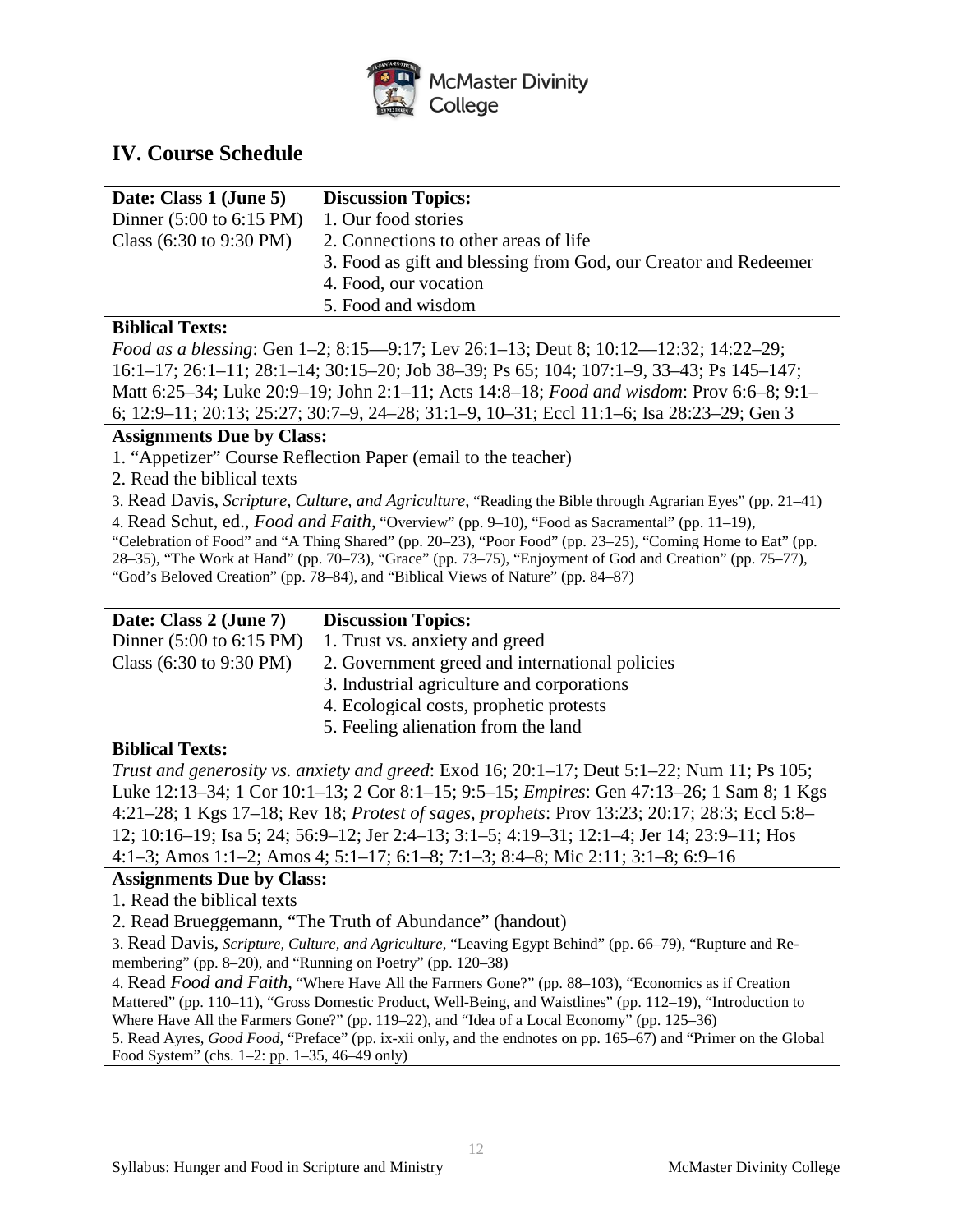

| Date: Class 3 (June 12)                     | <b>Discussion Topics:</b>                                |
|---------------------------------------------|----------------------------------------------------------|
| Dinner $(5:00 \text{ to } 6:15 \text{ PM})$ | 1. Fasting, famines, feasts, and moderation              |
| Class $(6:30 \text{ to } 9:30 \text{ PM})$  | 2. Eating disorders (control, shame, and "images")       |
|                                             | 3. Hospitality, table fellowship, inclusion of outsiders |
|                                             | 4. Eucharist/Communion and Jesus as God's love and mercy |
|                                             | 5. Spiritual symbolism and nourishment                   |

#### **Biblical Texts:**

*Fasting, famines, feasts, and disordered eating*: Lev 23; 2 Kgs 6:24—7:20; Esther; Eccl 5:18– 20; Ps 102; 109:21–31; Lam 4:1–10; Joel 1; Matt 6:16–18; 9:14–17; Luke 2:36–38; *Moderation*: Prov 23:1–3, 19–21, 29–35; 25:16; 27:7; Judg 13; Luke 1:13–17; Phil 4:11–13; 1 Tim 4:1–5; 6:6–10; *Hospitality, fellowship, and inclusion*: Gen 18:1–15; Heb 13:1–3; Prov 23:6–8; 25:21–22; Isa 56:1–8; Luke 5:27–32; 10:38–42; 14:7–24; Acts 2:42–47; 1 Cor 5:9–11; 6:9–11; *Divine provision*: 2 Kgs 4:1–7, 38–44; Prov 30:7–9; Matt 4; 6:1–15; 7:9–11; 14:13–21; 15:32–39; *Passover/Lord's Supper*: Exod 12:1—13:10; Luke 22:7–30; John 13; 1 Cor 5:6–8; 11:17–34; *Spiritual symbolism and nourishment*: Ps 23; 34:8–10; 42:1–2; Isa 55; Ezek 34; Hos 10:12–13; 14:4–9; Amos 8:11–14; John 4:1–42; 6:48–51; 10:1–18; John 15; 1 Cor 3:1–9

#### **Assignments Due by Class:**

1. Read the biblical texts

2. Read *Good Food*, "Making Room at the Table" (pp. 53–73) and "Transformative Travel" (only pp. 130–36)

3. Read Wirzba, "Thinking Theologically about Food" and "Feasting and Fasting" (handouts)

4. Read Webster, "That One Might Not Fall" (handout)

5. Read Seidenberg, "Straight Talk about Nutrition . . ." (handout) and "Anorexia" or similar title (handout)

| Date: Class 4 (June 14)                     | <b>Discussion Topics:</b>                          |
|---------------------------------------------|----------------------------------------------------|
| Dinner $(5:00 \text{ to } 6:15 \text{ PM})$ | 1. Food as offering back to God (animal sacrifice) |
| Class $(6:30 \text{ to } 9:30 \text{ PM})$  | 2. Food as identity-marker                         |
|                                             | 3. Treatment of workers (especially immigrants)    |
|                                             | 4. Treatment of animals (vegetarian debate)        |
|                                             | 5. Treatment of consumers (false advertising)      |
|                                             | 6. GMOs and biotech: copyrighting life             |
|                                             | 7. Sabbath principles, justice, and purity         |

#### **Biblical Texts:**

*Food as offerings*: Lev 6–7; Ps 50; 51:14–19; Isa 1:1–20; Amos 5:21–27; Mic 6:6–8; Mal 1; 3:6–12; John 1:29; Heb 10:1–18; *Food as identity-marker*: Lev 11; Dan 1; Mark 7:1–23; Acts 10; 15:19–29; Rom 14; 1 Cor 8; 10:14–33; Col 2:16–23; Heb 13:9–10; *Treatment of workers, animals, land*: Lev 19; Deut 15; 22:4, 6–7; 25:4; Job 31; Prov 12:10; Isa 5; Amos 8:4–10; Jonah 4; Matt 12:1–14; Luke 13:10–17; 14:1–6; James 2:14–18; 5:1–6; 1 Tim 5:17–18; 2 Tim 2:6

#### **Assignments Due by Class:**

1. Read the biblical texts

2. Read *Good Food*, "Part II: Church-Supported Farming" (pp. 75–97)

3. Read *Food and Faith*, "Food Politics" (pp. 36–44), "Worker Rights, Animal Rights" (only pp. 148–49), "The Most Dangerous Job" (pp. 157–63), "Farm Factories" (pp. 163–68), "Animals and People" (pp. 168–71), "Genetically Modified Organisms" (pp. 180–83), "Experimenting with Life" (pp. 183–85), "Worldview of Abundance" (pp. 185–92), "Against the Grain" (pp. 192–99), "On the True Cause of World Hunger" (pp. 206–16) 4. Read Davis, *Scripture, Culture, and Agriculture*, "A Wholesome Materiality" (pp. 80–100) 5. Read Wirzba, "Food for Theologians" and "A Priestly Approach to Environmental Theology," and then either Horrell, "Biblical Vegetarianism" *or* another article on meat-eating TBD (all handouts)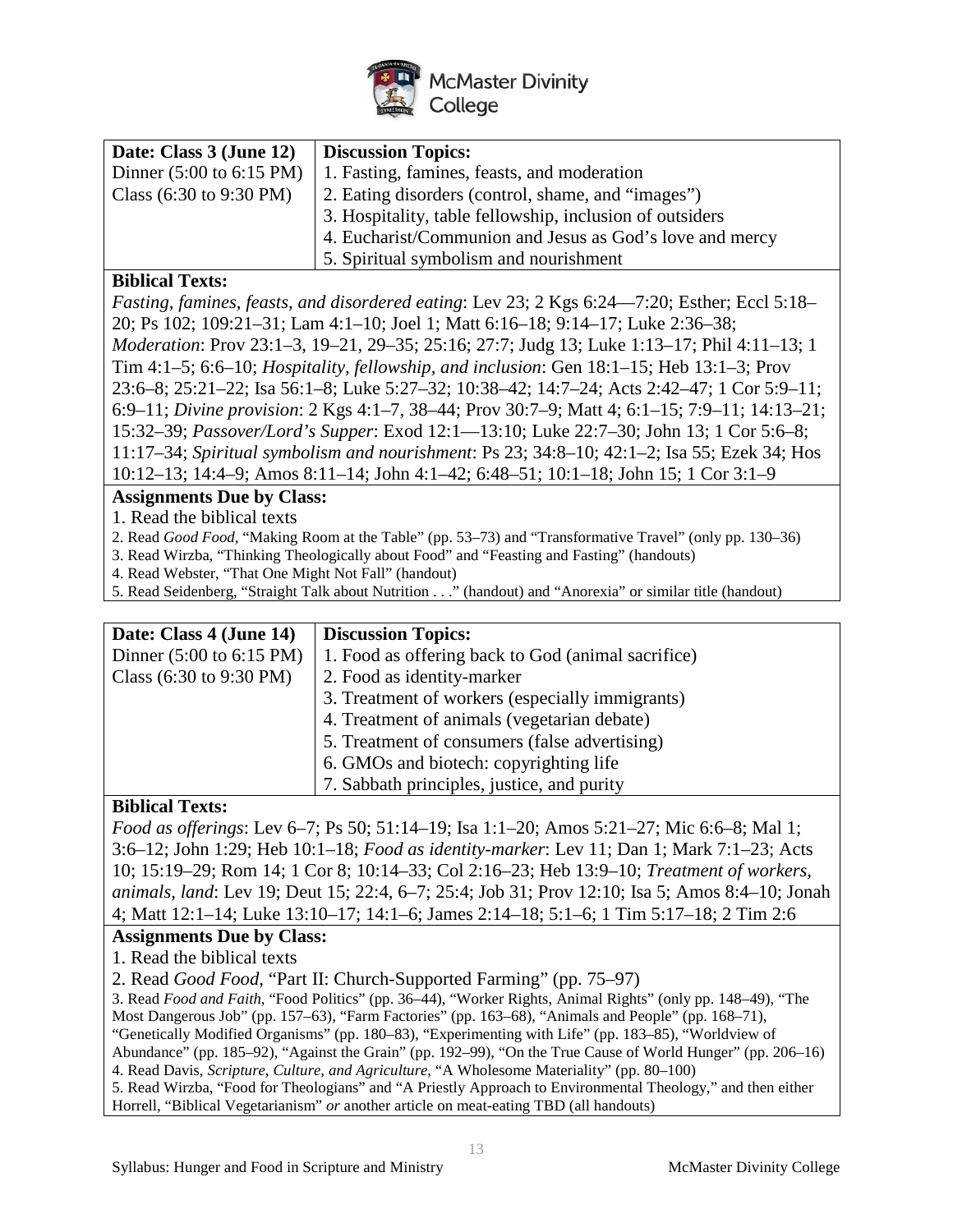

| Date: Class 5 (June 19)                     | <b>Discussion Topics:</b>                   |
|---------------------------------------------|---------------------------------------------|
| Dinner $(5:00 \text{ to } 6:15 \text{ PM})$ | 1. Optional field trip experience(s)        |
| Class $(6:30 \text{ to } 9:30 \text{ PM})$  | 2. More on Sabbath and Jubilee principles   |
|                                             | 3. More on social justice and global hunger |
|                                             | 4. Feeding our hungry sisters and brothers  |
|                                             | 5. Alternative farming and economics        |
|                                             | 6. Advocacy steps                           |

#### **Biblical Texts:**

*Sabbath and Jubilee principles (alternative economics, radical community)*: Lev 25:1–38; Jer 17:19–27; Deut 24:19–22; 26:12–15; Ruth; 1 Kgs 21; Mic 2:1–5; Isa 61:1–2; Luke 4:14–30; 6:20–26; Acts 2:42–47; *Hope in a time of despair*: 1 Kgs 19; Isa 32; Hab 3:16–19; Jer 29:1–9; *Feeding the hungry, seeing Jesus in the face of the poor*: 2 Kgs 6:9–23; Prov 22:7–9; Isa 58:1– 14; Matt 25:31–46; Luke 10:25–37; 16:16–31; Acts 4:32–37; 6:1–7; 11:25–30

#### **Assignments Due by Class:**

1. Read the biblical texts

2. Read *Good Food*, "Growing Food" (pp. 99–116) and "Vocational Sustainability" (only pp. 137–43)

3. Read *Food and Faith*, "Politics of Food Choice" (pp. 51–61), "There's Farming and Then

There's Farming" (pp. 103–5), and "Family Farms" (pp. 106–9)

3. Read Brueggemann, "The Land and Our Urban Appetites" (handout)

4. Read Davis, *Scripture, Culture, and Agriculture*, "Covenantal Economics" (pp. 101–19)

| Date: Class 6 (June 21)                     | <b>Discussion Topics:</b>                                   |
|---------------------------------------------|-------------------------------------------------------------|
| Dinner $(5:00 \text{ to } 6:15 \text{ PM})$ | 1. God's promised peace and plenty on the new planet!       |
| Class $(6:30 \text{ to } 9:30 \text{ PM})$  | 2. Starting over after our failures!                        |
|                                             | 3. Patient advocacy, investing in the millennium with hope! |
|                                             | 4. The wedding supper of the Lamb!                          |
|                                             | 5. Next steps, many options!                                |

#### **Biblical Texts:**

*Hope for creation from our Creator and Redeemer*: Ps 96; 98; Isa 11:1–9; Isa 35; 43:14–21; 44:1–5; 65:8–25; Jer 31–32; Ezek 34:25–31; 36:1–15, 22–38; 47:1–12; Hos 2:14–23; 14:4–9; Joel 2:18–32; 3:16–21; Amos 9:11–15; Zech 8:12–17; Rom 8:18–25; Col 1:15–23; Rev 7:9–17 *Starting over after failures*: Luke 15; John 21; *Living with patience, alertness, and love (not despair)*: Matt 24:36–44; Luke 21:34–36; Rom 12:1–21; 1 Cor 15:29–34; James 5:7–12; 1 Pet 4:7–11; *The Wedding Supper and the Urban Garden*: Rev 19:5–9; Rev 21–22

#### **Assignments Due by Class:**

1. Read the biblical texts

2. Read *Food and Faith*, "Great Hunter-Gatherer Continuum" (pp. 136–41), "The Pleasures of Eating" (pp. 142–47), "Taking Action" (pp. 220–23), "Hungry for Change" (pp. 223–26), "Houses of Worship" (pp. 227–29), "Heart Benefits of Shade Grown Coffee" (pp. 229–31), and "What Is Community Supported Agriculture?" (pp. 232–33)

3. Read Wirzba, "Eating in Heaven?" (handout)

4. Read *Good Food*, "Unearthing Beauty" (pp. 157–64)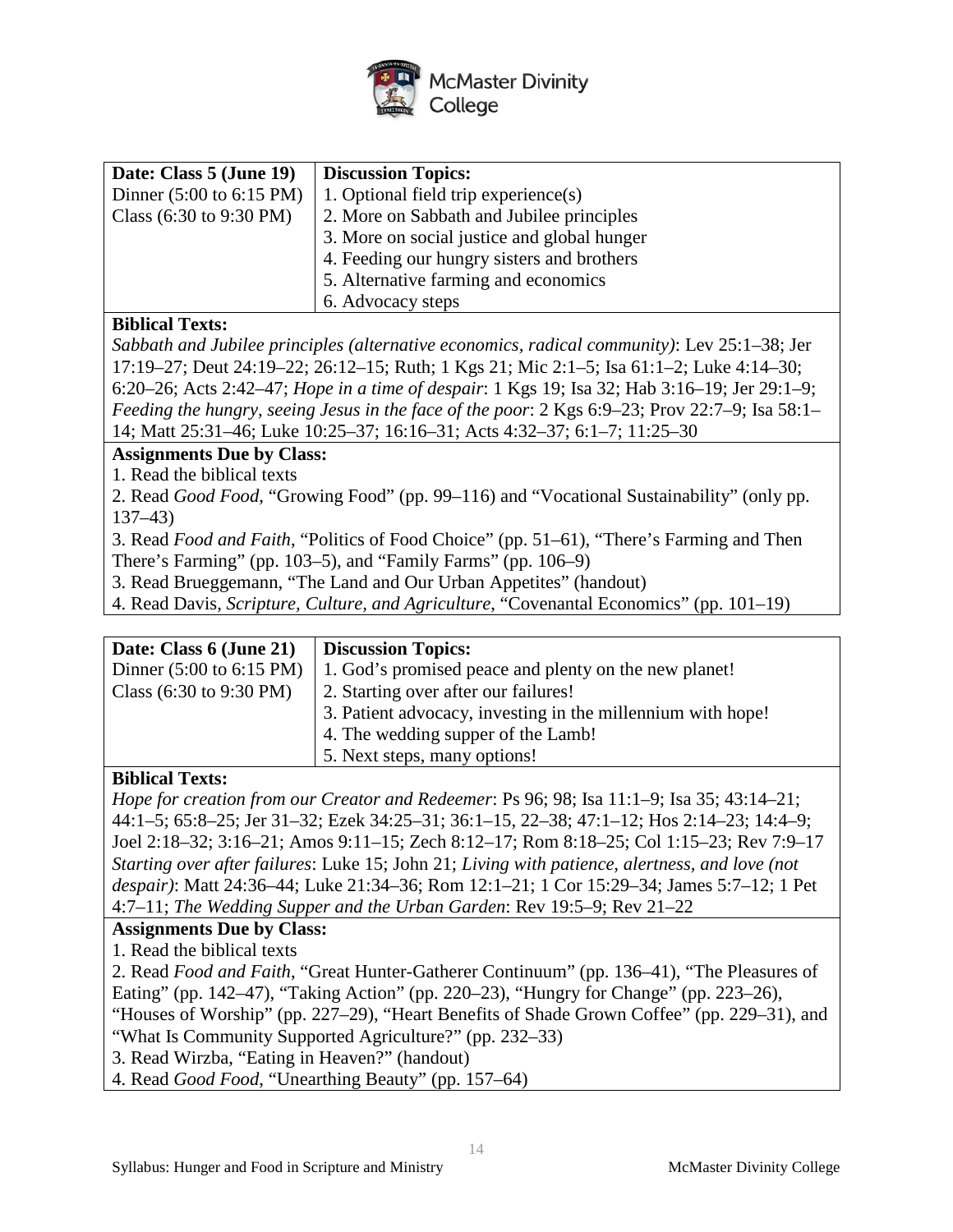

# **IV. General Guidelines for Submission of Written Work**

#### **Format and Style**:

All written assignments should be submitted in PDF format by email to the teacher. The only exceptions are the audio/video sermon or a "Powerpoint" for the church lesson, should you choose one of those options. Papers should be double-spaced and use Times New Roman font (12-point size) for all modern languages (footnotes: 10-point). Greek and Hebrew fonts (if any) should be [SBL Hebrew](http://www.sbl-site.org/educational/BiblicalFonts_SBLHebrew.aspx) and [Gentium Plus](http://software.sil.org/gentium/download/) font for Greek. Please use footnotes, not endnotes. Most word processors have a built-in PDF option when you select "Save As" after your final draft is complete, or there are websites where you may convert the document into a PDF for free.

All title pages, headings, main sections of papers, footnotes, and bibliographies must conform to the McMaster Divinity College Style Guidelines for Essays and Theses: <https://mcmasterdivinity.ca/sites/default/files/documents/mdcstyleguide.pdf> Failure to observe appropriate style conventions will result in grade reductions. Title page and bibliography are not included in the length required. Material should be written with proper English grammar, spelling, punctuation, and argumentation for graduate-level studies. Secondary and primary sources (biblical texts) should be used, cited, and footnoted appropriately. If you use Zotero or Endnote to help you with citations, you may be interested in the MDC template that has been prepared for each program. Look for [Zotero](https://mcmasterdivinity.ca/programs/resources-forms) and [Endnote](https://mcmasterdivinity.ca/programs/resources-forms) under "Citation Links" halfway down the online page.

#### **Late Policy**:

Late assignments will be reduced by 3% per day unless there is a compelling reason such as significant illness or the death of a close family member, in which case an extension must be requested as soon as the situation arises and before the due date (email the teacher). Sundays will *not* be counted as late days if you turn in an assignment late, giving you at least one day on the weekends to practice life-giving sabbath principles and to be free of academic worries, ideally.

There are no course extensions for these spring/summer courses. In case of a genuine emergency, please contact the Registrar's Office: [thomn@mcmaster.ca](mailto:thomn@mcmaster.ca)

#### **Gender Inclusive Language**:

McMaster Divinity College uses inclusive language for human beings in worship services, student written materials, and all of its publications. In reference to biblical texts, the integrity of the original expressions and the names of God should be respected. The NRSV and TNIV are examples of the use of inclusive language for human beings. It is expected that inclusive language will be used in chapel services and in all MDC assignments.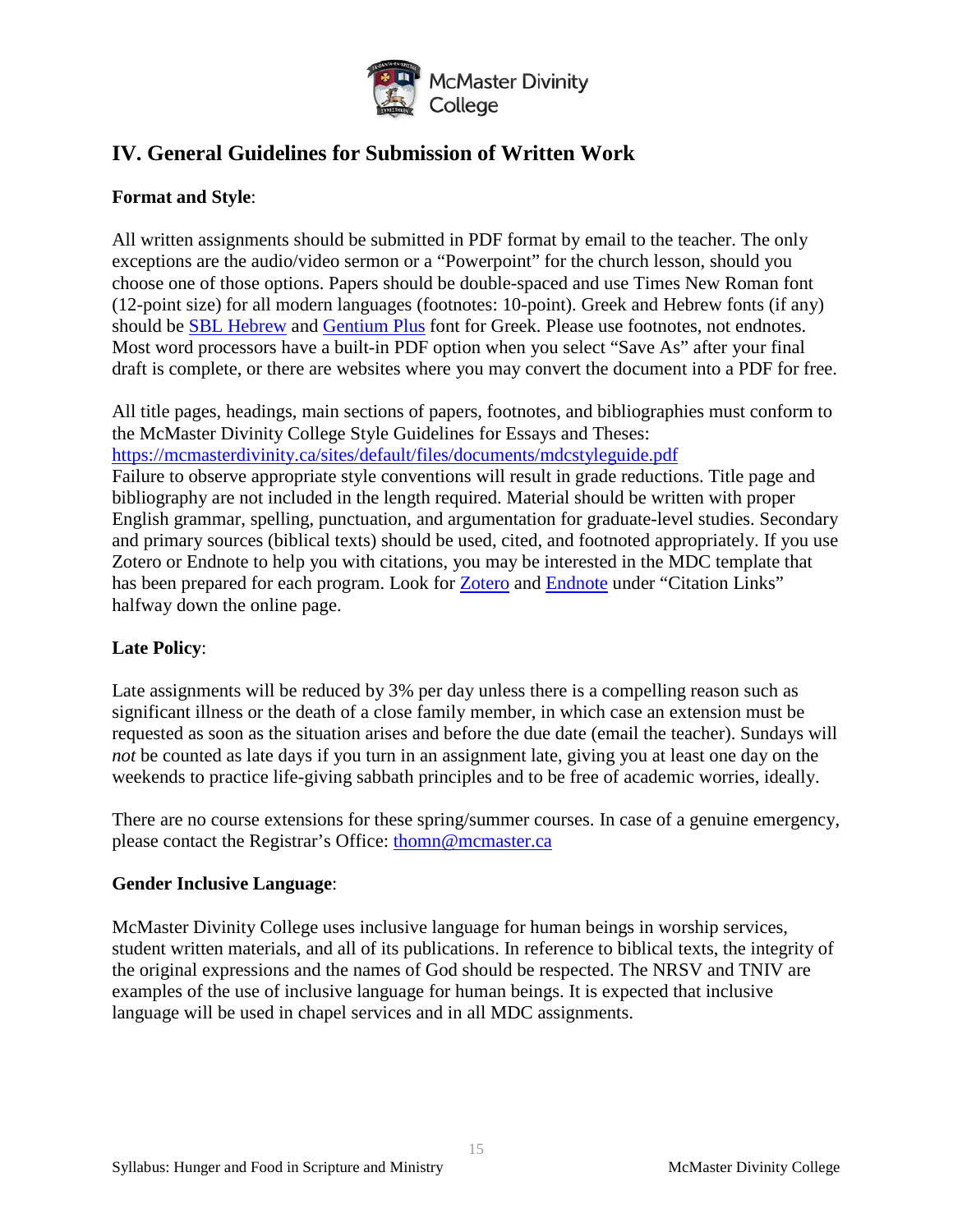

#### **Academic Dishonesty**:

Academic dishonesty is a serious offence that may take any number of forms, including plagiarism, the submission of work that is not one's own or for which previous credit has been obtained, and/or unauthorized collaboration with other students. Academic dishonesty can result in severe consequences, e.g., failure of the assignment, failure of the course, a notation on one's academic transcript, and/or suspension or expulsion from the College. Students are responsible for understanding what constitutes academic dishonesty. Please refer to the McMaster Divinity College Statement on Academic Honesty: [http://www.mcmasterdivinity.ca/programs/rules](http://www.mcmasterdivinity.ca/programs/rules-regulations)[regulations](http://www.mcmasterdivinity.ca/programs/rules-regulations)

**Note**: You must cite the source of your material very carefully to avoid plagiarism, not only when quoting from a section, but also when drawing from it as resource for its ideas. Direct quotations should be kept to a minimum, as it is more important to summarize and evaluate your sources rather than to string together numerous quotes from them. Whether you quote directly or paraphrase an idea, though, you must footnote your sources.

| Percent    | Letter         | <b>Grade Point</b> | <b>Grade Point</b> |
|------------|----------------|--------------------|--------------------|
| Grade      | Grade          | $(12 \text{ pts})$ | $(4 \text{ pts})$  |
| $90 - 100$ | $A+$           | 12                 | 4.0                |
| $85 - 89$  | A              | 11                 | 4.0                |
| $80 - 84$  | A-             | 10                 | 3.7                |
| $77 - 79$  | $B+$           | 9                  | 3.3                |
| $73 - 76$  | B              | 8                  | 3.0                |
| $70 - 72$  | $B -$          | 7                  | 2.7                |
| $67 - 69$  | $C+$           | 6                  | 2.3                |
| $63 - 66$  | $\overline{C}$ | 5                  | 2.0                |
| $60 - 62$  | $C-$           | 4                  | 1.7                |
| $57 - 59$  | $D+$           | 3                  | 1.3                |
| $53 - 56$  | D              | $\overline{2}$     | 1.0                |
| $50 - 52$  | D-             | 1                  | 0.7                |
| $0 - 49$   | F              | 0                  | 0                  |

#### **Grading Scale:**

#### **General Evaluation Categories for Assignments:**

- **Presentation**: Is the spelling correct? Does the grammar and syntax reflect proper English usage? Is the paper laid out properly with MDC style?
- **Argumentation**: Is there a good introduction with a thesis statement and a conclusion? Does the argument flow with detailed support? Is the question answered? Is there proper documentation of academic sources?
- **Content:** Are all the points considered? Is the research relevant to the assignment?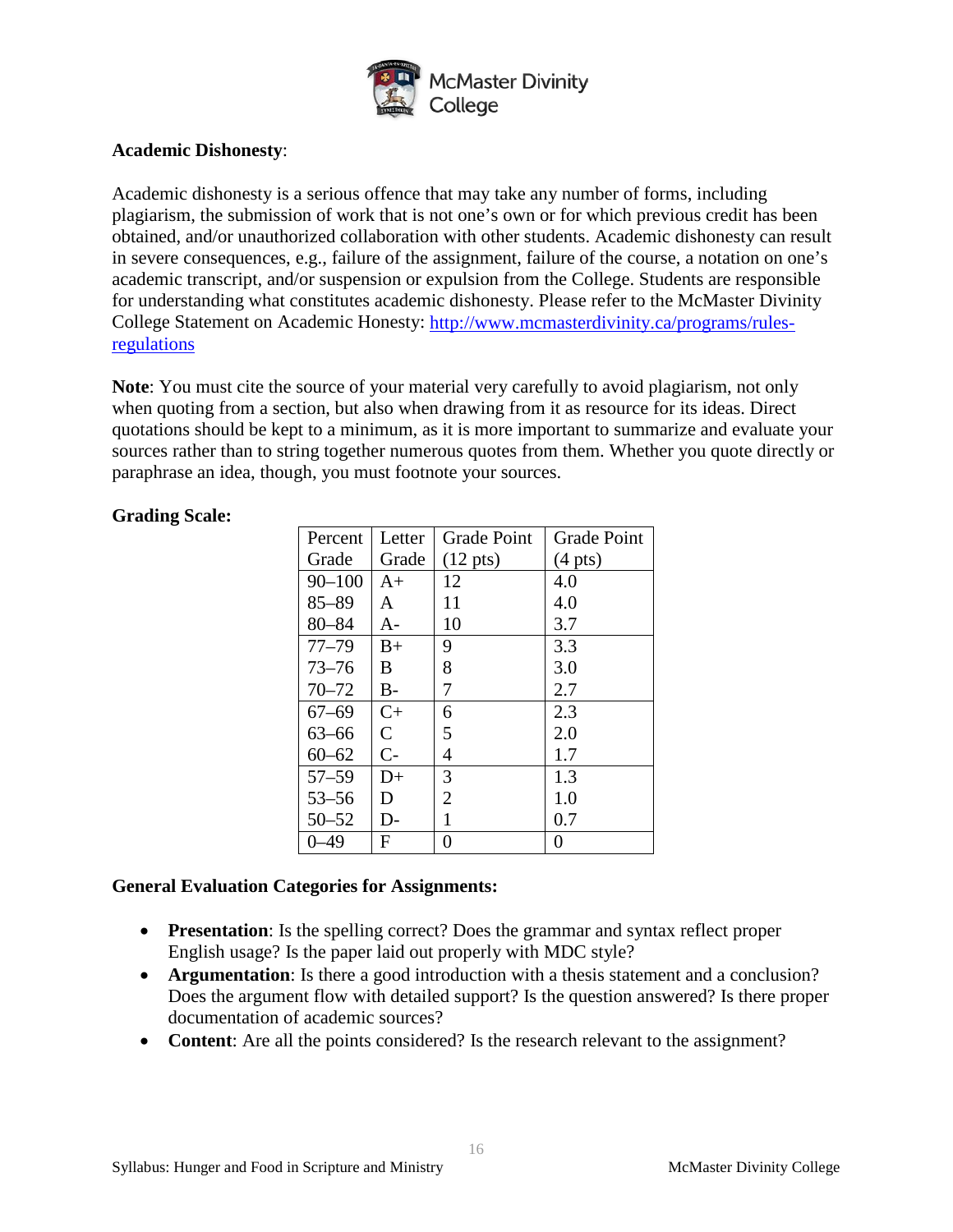

# **V. Classroom Expectations**

- Students are expected to be on time for class. If you arrive late, please enter as quietly as possible and give an explanation to the teacher after class.
- Students are expected to stay for the entire class session.
- Computers, phones, and tablets should only be used for class-related purposes, not for social media, answering email, or browsing the internet. Please set your cell phones to silent/vibrate during class unless you have received an exception in advance.
- All thoughtful student participation is welcome. There are no "dumb questions" or "stupid answers" if presented earnestly. Students will respect the contributions of other students and respond to them without ridicule, scorn, or inappropriate remarks.
- Students are expected to engage charitably and humbly with their colleagues, particularly when they disagree with someone's perspective. This course is a dialogue among friends, not a true/false exam with only one right answer.
- Students are quite welcome to eat or drink in class as long as they clean up afterward!

# **VI. Further Bibliography**

Note: The following materials may contain disturbing and controversial content, considering the violent and contentious dynamics of our food systems. By listing these print and electronic resources, I am not recommending or endorsing their dietary, theological, or ethical positions. These are simply some of many resources that may be of interest for your research and for next steps after the course is over.

*Please email me any additional suggestions for resources that could help future students next time* (stewarac@mcmaster.ca).

#### **Biblical Studies and Biblical Theologies of Food:**

| Abernethy, Andrew T. Eating in Isaiah: Approaching the Role of Food and Drink in Isaiah's      |
|------------------------------------------------------------------------------------------------|
| Structure and Message. Biblical Interpretation Series 131. Boston: Brill, 2014.                |
| Alexander, David. "Feeding the Hungry and Protecting the Planet." In All Creation Is Groaning: |
| An Interdisciplinary Vision for Life in a Sacred Universe, edited by Carol J. Dempsey          |
| and Russell A. Butkus, 77–98. Collegeville, MN: Liturgical Press, 1999.                        |
| Bahnson, Fred, and Norman Wirzba. Making Peace with the Land: God's Call to Reconcile with     |
| <i>Creation.</i> Resources for Reconciliation. Downers Grove, IL: IVP, 2012.                   |
| Ben Zvi, Ehud, and Christoph Levin, eds. Thinking of Water in the Early Second Temple Period.  |
| BZAW 461. Boston: de Gruyter, 2014.                                                            |
| Brueggemann, Walter. "The Land and Our Urban Appetites." In Interpretation and Obedience:      |
| From Faithful Reading to Faithful Living, 261–89. Minneapolis: Fortress, 1991.                 |
| -. "The Liturgy of Abundance and the Myth of Scarcity." In Deep Memory, Exuberant              |
| Hope: Contested Truth in a Post-Christian World, ed. Patrick D. Miller, 69-75.                 |
| Minneapolis: Fortress, 2000.                                                                   |
|                                                                                                |
|                                                                                                |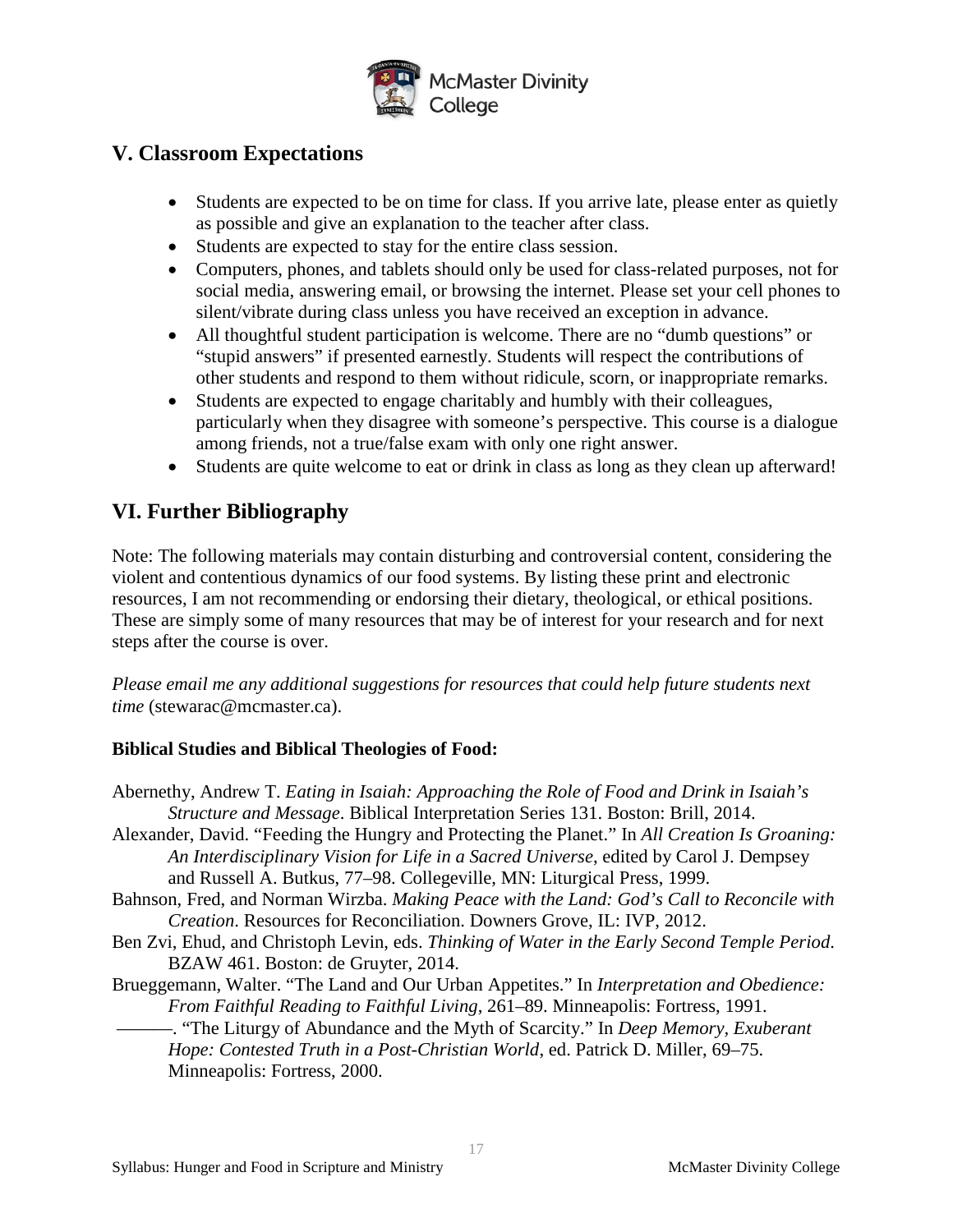

———. "The Truth of Abundance: Relearning *Dayenu*." In *The Covenanted Self: Explorations in Law and Covenant*, edited by Patrick D. Miller, 108–22. Minneapolis: Fortress, 1999. BS 1192.5.B77.

- Cheung, Alex T. *Idol Food in Corinth: Jewish Background and Pauline Legacy*. LNTS 176. New York: Sheffield Academic, 1999.
- Davis, Ellen F. "And the Land I Will Remember" (Lev. 26:42): Reading the Bible through Agrarian Eyes." In *Wendell Berry and Religion: Heaven's Earthly Life*, ed. Joel James Shuman and L. Roger Owens, 115–30. Lexington, KY: University Press of Kentucky, 2009.

———. "God the Good Farmer," *Sojourners* 41 (2012) 18–21.

- ———. "Just Food: A Biblical Perspective on Culture and Agriculture." In *Creation in Crisis: Christian Perspectives on Sustainability*, edited by Robert White, 122–36. London: SPCK, 2009.
- ———. "Land as Kin: Renewing Our Imagination." In *Rooted and Grounded: Essays on Land and Christian Discipleship*, ed. Ryan D. Harker and Janeen Bertsche Johnson. Studies in Peace and Scripture: Institute of Mennonite Studies, 3–12. Eugene, OR: Pickwick, 2016.
- ———. "Learning Our Place: The Agrarian Perspective of the Bible," *Word and World* 29 (2009) 109–20.
- ———. "A Living Creature: A Biblical Perspective on Land Care and Use," *The Bible in Transmission* (2010) 5–7.

———. "Reading the Bible as Agrarian Literature." In *Celebrate Her for the Fruit of Her Hands: Essays in Honor of Carol L. Meyers*, ed. Susan Ackerman, Charles E. Carter, and Beth Alpert Nakhai, 167–85. Winona Lake, IN: Eisenbrauns, 2015.

*———. Scripture, Culture, and Agriculture: An Agrarian Reading of the Bible*. New York: Cambridge University Press, 2009. Purchase a print copy or freely access the e-book through the McMaster University library [here.](https://discovery.mcmaster.ca/iii/encore/record/C__Rb1642093?lang=eng)

- ———. "Slaves or Sabbath-Keepers? A Biblical Perspective on Human Work." *Anglican Theological Review* 83 (2001) 25–40.
- Hobgood-Oster, Laura. *The Friends We Keep: Unleashing Christianity's Compassion for Animals*. Waco, TX: Baylor University Press, 2010.
- Houston, Walter. *Purity and Monotheism: Clean and Unclean Animals in Biblical Law*. JSOTSup 140. Sheffield: JSOT Press, 1993.
- Juengst, Sara Covin. *Breaking Bread: The Spiritual Significance of Food*. Louisville: Westminster John Knox, 1992.
- Jung, L. Shannon. *Food for Life: The Spirituality and Ethics of Eating*. Minneapolis: Augsburg Fortress, 2004.
	- ———. *Hunger and Happiness: Feeding the Hungry, Nourishing Our Souls*. Minneapolis: Augsburg Fortress, 2009.
	- ———. *Sharing Food: Christian Practices for Enjoyment*. Minneapolis: Fortress, 2006.
- Keesmaat, Sylvia C. "Land, Idolatry and Justice in Romans." In *Conception, Reception and the Spirit: Essays in Honour of Andrew T. Lincoln*. ed. J. Gordon McConville and Lloyd J. Pietersen, 90–103. Eugene, OR: Cascade, 2015.
- Kreglinger, Gisela H. *The Spirituality of Wine*. Grand Rapids: Eerdmans, 2016.
- Kruschwitz, Robert B., ed. *Caring for Creation*. Waco, TX: Center for Christian Ethics at Baylor University, 2012.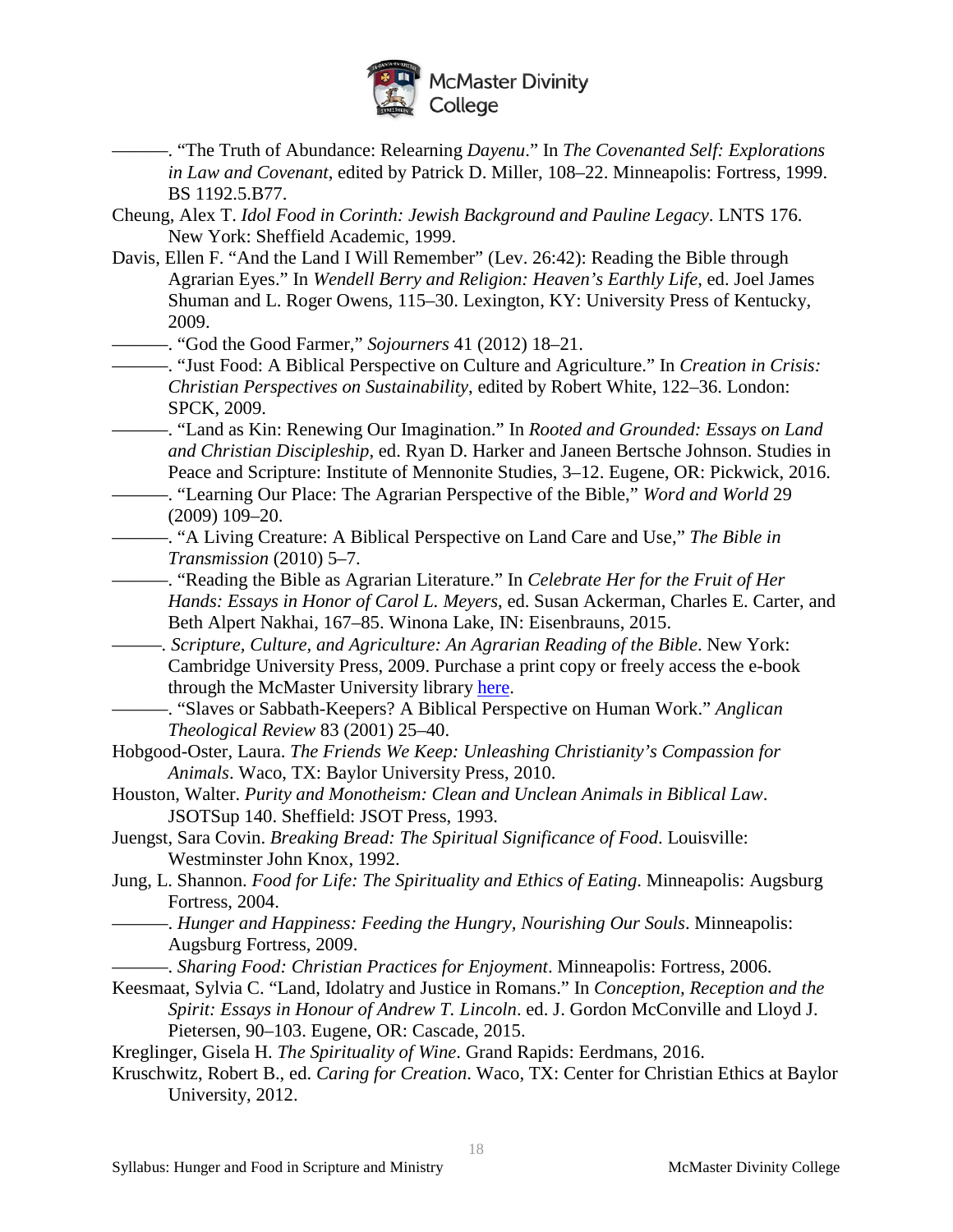

MacDonald, Nathan. *Not Bread Alone: The Uses of Food in the Old Testament*. Oxford: Oxford University Press, 2008. BS 680 .F6 M34.

———. *What Did the Ancient Israelites Eat?: Diet in Biblical Times*. Grand Rapids: Eerdmans, 2008. BS 680 .F6 M33. [He has briefer discussions here than above.]

- MacDonald, Nathan, et al., eds. *Decisive Meals: Table Politics in Biblical Literature*. LNTS 449. New York: T. & T. Clark, 2012. BS 680 .D57 D42. [Has chapters on Psalms 145–147; Ruth; Esther; Mark 6; John 6; other Gospel texts; Acts 10–11; 1 Cor 8–11; Revelation]
- McGinn, Sheila E., et al., eds. *By Bread Alone: The Bible Through the Eyes of the Hungry*. Minneapolis: Fortress, 2014. BS680.F6 B92. [Has chapters on Gen 11; Isa 58; Jer 14; Lamentations; Mark 6; Luke 11; 1 Cor 11:17–34; 2 Thess 3]
- McKinlay, Judith E. *Gendering Wisdom the Host: Biblical Invitations to Eat and Drink*. JSOTSup 216. Sheffield: Sheffield Academic, 1996.
- Meshel, Naphtali S. "Food for Thought: Systems of Categorization in Leviticus 11." *HTR* 101 (2008) 203–29.
- Milgrom, Jacob. *The Biblical Diet Laws as an Ethical System: Food and Faith*. Richmond, VA: Interpretation, 1963.
- ———. "Ethics and Ritual: The Foundations of the Biblical Dietary Laws." In *Religion and Law: Biblical-Judaic and Islamic Perspectives*, edited by Edwin B. Firmage et al., 160– 91. Winona Lake, IN: Eisenbrauns, 1990.
- Morgan, Jonathan David. "Sacrifice in Leviticus: Eco-Friendly Ritual or Unholy Waste?" In *Ecological Hermeneutics: Biblical, Historical, and Theological Perspectives*, edited by David G. Horrell et al., 32–45. London: T. & T. Clark, 2010.
- Pantoja, Jennifer Metten. *The Metaphor of the Divine as Planter of the People: Stinking Grapes or Pleasant Planting?*. BibInt 155. Boston: Brill, 2017.
- Schut, Michael, ed. *Food and Faith: Justice, Joy, and Daily Bread*. New York: Morehouse, 2010.
- Webb, Stephen H. *Good Eating*. The Christian Practice of Everyday Life. Grand Rapids: Baker, 2001.
- Webster, Jane S. *Ingesting Jesus: Eating and Drinking in the Gospel of John*. Academia Biblica 6. Atlanta: Society of Biblical Literature, 2003.
- Wirzba, Norman. *Food and Faith: A Theology of Eating*. Cambridge: Cambridge University Press, 2011.
- Yee, Gale A. "'He Will Take the Best of Your Fields': Royal Feasts and Rural Extraction." *Journal of Biblical Literature* 136 (2017) 821–38.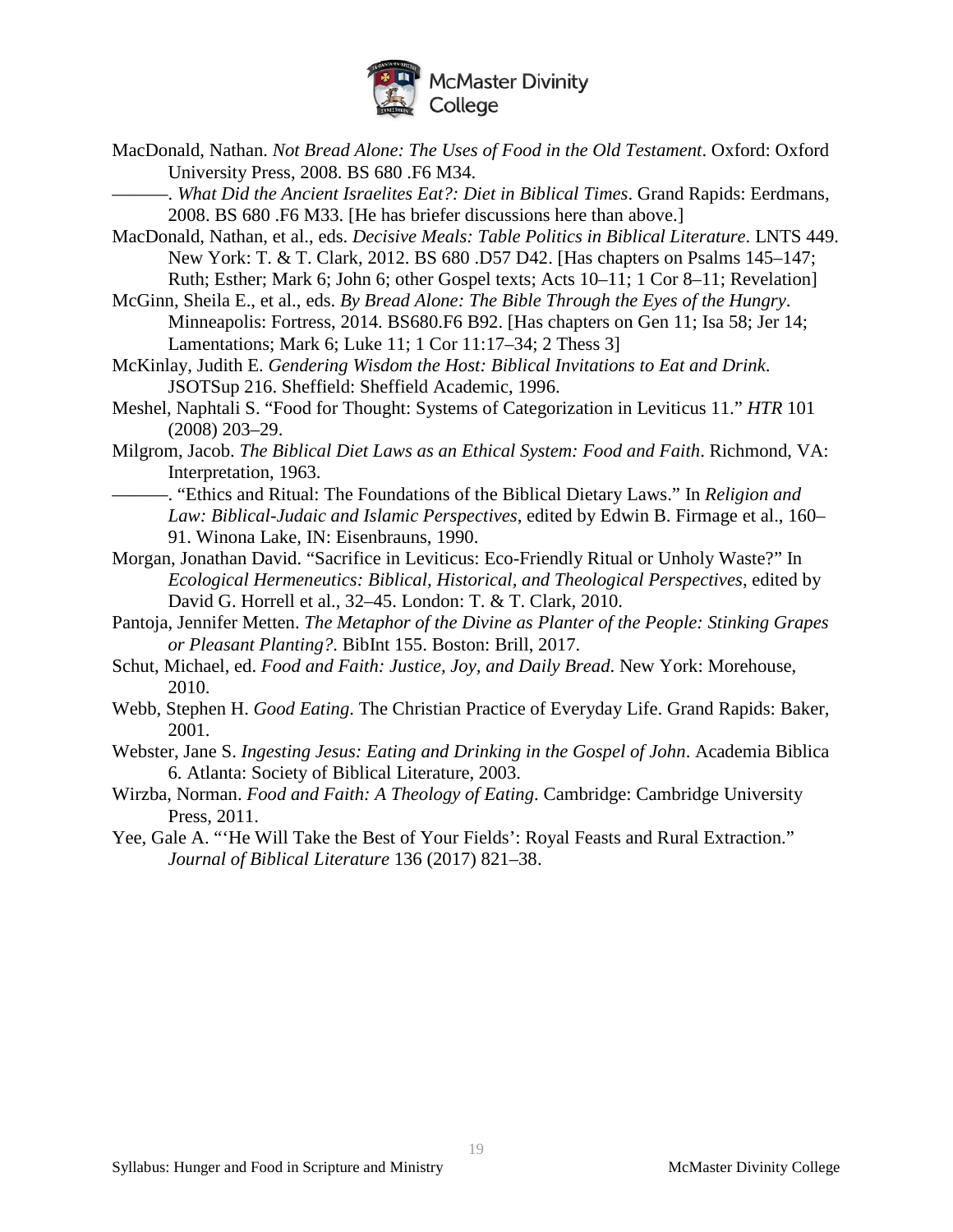

#### **Agrarian, Farming, Agribusinesses, Faith-Based Alternatives, and More General:**

- Albala, Ken, ed. *Routledge International Handbook of Food Studies*. New York: Routledge, 2013.
- Ayres, Jennifer R. *Good Food: Grounded Practical Theology*. Waco, TX: Baylor University Press, 2013.
- Bahnson, Fred. *Soil and Sacrament: A Spiritual Memoir of Food and Faith*. New York: Simon & Schuster, 2013.
- Berry, Wendell. *The Art of the Commonplace: The Agrarian Essays of Wendell Berry*. Berkeley, CA: Counterpoint, 2002.
- ———. *Bringing It to the Table: On Farming and Food*. Berkeley: Counterpoint, 2009.

- ———. *A Timbered Choir: The Sabbath Poems 1979–1997*. Berkeley, CA: Counterpoint, 1998.
- ———. *The Unsettling of America: Culture & Agriculture*. 1977. Reprint, Berkeley, CA: Counterpoint, 2015.
- Counihan, Carole, and Penny Van Esterik, eds. *Food and Culture: A Reader*. 3rd ed. New York: Routledge, 2013.
- Dixon, Beth A. *Food Justice and Narrative Ethics: Reading Stories for Ethical Awareness and Activism*. New York: Bloomsbury Academic, 2018.
- Hamilton, Lisa M. *Deeply Rooted: Unconventional Farmers in the Age of Agribusiness*. Berkeley, CA: Counterpoint, 2009.
- Harker, Ryan D., and Janeen Bertsche Johnson, eds. *Rooted and Grounded: Essays on Land and Christian Discipleship*. Studies in Peace and Scripture: Institute of Mennonite Studies. Eugene, OR: Wipf & Stock, 2016.
- Heinrichs, Steve, ed. *Buffalo Shout, Salmon Cry: Conversations on Creation, Land Justice, and Life Together*. Waterloo, ON: Herald, 2013.
- Hesterman, Oran B. *Fair Food: Growing a Healthy, Sustainable Food System for All*. New York: Perseus, 2011.
- Jackson, Wes. *Becoming Native to This Place*. The Blazer Lectures for 1991. Lexington, KY: University Press of Kentucky, 1994.
- Jackson, Wes, et al., eds. *Meeting the Expectations of the Land: Essays in Sustainable Agriculture and Stewardship*. San Francisco: North Point, 1984.
- Kaplan, David M. "Narratives of Food, Agriculture, and the Environment." In *The Oxford Handbook of Environmental Ethics*, edited by Stephen M. Gardiner and Allen Thompson, 404–15. Oxford Handbooks. Oxford: Oxford University Press, 2017.
- Lohan, Tara, ed. *Water Consciousness: How We All Have to Change to Protect Our Most Critical Resource*. San Francisco: AlterNet; Healdsburg, CA: Watershed Media, 2008.
- Lysenko, G., et al. *Interactions: Food, Agriculture and Environment*. Encyclopedia of Life Support Systems. Oxford: EOLSS, 2010.
- MacLachlan, Amy. "The Healing Plate: Food Is Central in Scripture, Community and Restoration." *Faith Today* 36 (2018) 32–36. EFC webinar about it: <https://www.youtube.com/watch?v=JvxjBMSbxUg>
- McMinn, Lisa Graham. *To the Table: A Spirituality of Food, Farming, and Community*. Grand Rapids: Brazos, 2015.

<sup>———.</sup> *The Gift of Good Land: Further Essays, Cultural and Agricultural*. San Francisco: North Point, 1981.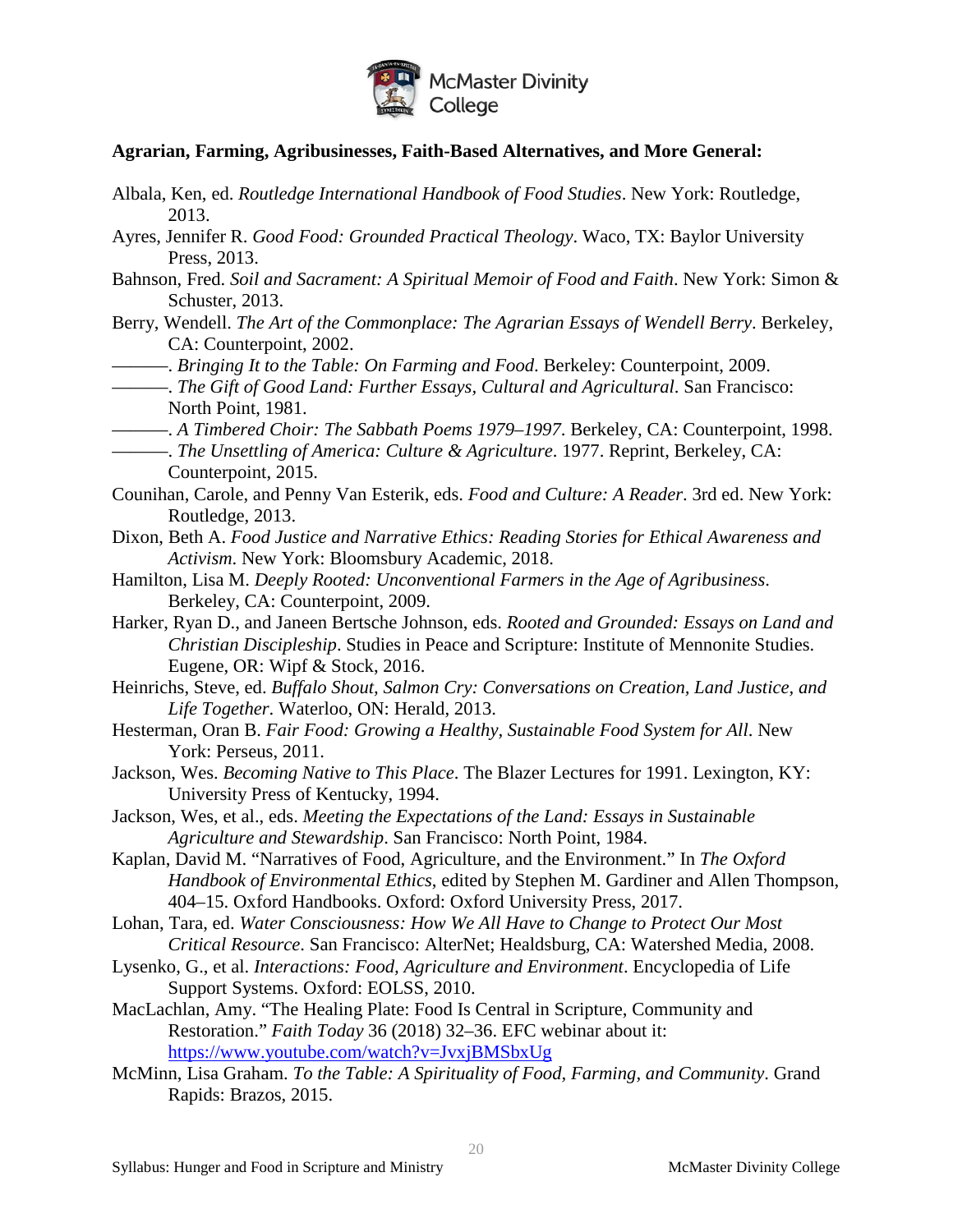

- McMinn, Lisa Graham, and Megan Anna Neff. *Walking Gently on the Earth: Making Faithful Choices about Food, Energy, Shelter and More*. Downers Grove, IL: InterVarsity Press, 2010.
- Nestle, Marion. *Food Politics: How the Food Industry Influences Nutrition and Health*. Revised and expanded edition. California Studies in Food and Culture 3. Berkeley: University of California Press, 2013.
- Oppenlander, Richard A*. Food Choice and Sustainability: Why Buying Local, Eating Less Meat, and Taking Baby Steps Won't Work*. Minneapolis: Langdon Street, 2013.
- Patel, Raj. *Stuffed and Starved: The Hidden Battle for the World Food System*. Brooklyn, NY: Melville, 2007. HD 9000.5 .P27.
- Sider, Ronald J. *Rich Christians in an Age of Hunger: Moving from Affluence to Generosity*. 5th ed. Nashville: Thomas Nelson, 2005.
- Thompson, Charles D., Jr., and Melinda F. Wiggins, eds. *The Human Cost of Food: Farmworkers' Lives, Labor, and Advocacy*. Austin: University of Texas Press, 2002.
- Wenonah, Hauter. *Foodopoly: The Battle over the Future of Food and Farming in America*. New York: The New Press, 2012.
- Wirzba, Norman, ed. *The Essential Agrarian Reader: The Future of Culture, Community, and the Land*. Lexington, KY: University Press of Kentucky, 2003.
- -. *The Paradise of God: Renewing Religion in an Ecological Age*. New York: Oxford University Press, 2003.
- Zeller, Benjamin E., et al., eds. *Religion, Food, and Eating in North America*. Arts and Traditions of the Table. New York: Columbia University Press, 2014.

#### **Vegetarianism, Animal Rights, and Theology:**

- Adams, Carol J. *The Sexual Politics of Meat: A Feminist-Vegetarian Critical Theory* (New York: Continuum, 1990. E-book [here.](http://libaccess.mcmaster.ca/login?url=http://www.MCMU.eblib.com/EBLWeb/patron?target=patron&extendedid=P_592417_0&)
	- ———. *On God and Dogs: A Christian Theology of Compassion for Animals*. New York: Oxford University Press, 1998. BT 746 .W42.
- Bauckham, Richard. *Living with Other Creatures: Green Exegesis and Theology*. Waco, TX: Baylor University Press, 2011.
- Carey, Jessica L. W. "Humane Disposability: Rethinking 'Food Animals,' Animal Welfare, and Vegetarianism in Response to the Factory Farm." PhD diss., McMaster University, 2011. Online: [https://macsphere.mcmaster.ca/handle/11375/11110.](https://macsphere.mcmaster.ca/handle/11375/11110)
- Forti, Tova L. *Animal Imagery in the Book of Proverbs*. VTSup 118. Boston: Brill, 2008.
- Gilmour, Michael J. *Eden's Other Residents: The Bible and Animals*. Eugene, OR: Cascade, 2014.
- Grumett, David, and Rachel Muers. *Theology on the Menu: Asceticism, Meat and Christian Diet*. New York: Routledge, 2010.
- Grumett, David, and Rachel Muers, eds. *Eating and Believing: Interdisciplinary Perspectives on Vegetarianism and Theology*. T. & T. Clark Theology. New York: Bloomsbury T. & T. Clark, 2008.
- Hauerwas, Stanley, and John Berkman. "The Chief End of All Flesh." *Theology Today* 49 (1992) 196–208.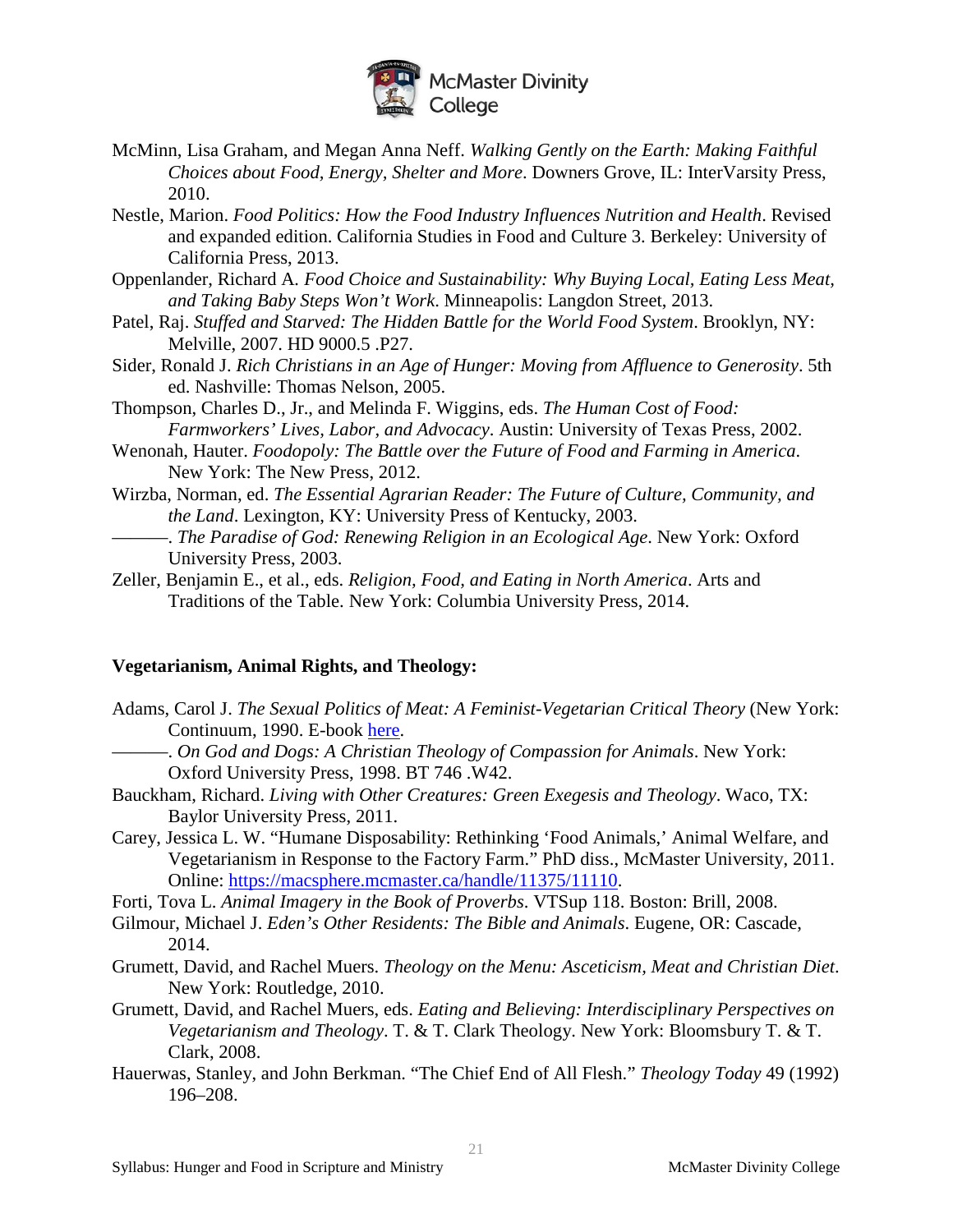

- Hiuser, Kris. "To Kill a Mockingbird?: A Theology of Animals and a Christian Response." MTS thesis, McMaster Divinity College, 2010.
- Hobgood-Oster, Laura. *Holy Dogs and Asses: Animals in the Christian Tradition*. Chicago: University of Illinois Press, 2007.
- Horrell, David G. "Biblical Vegetarianism?: A Critical and Constructive Assessment," in *Eating and Believing: Interdisciplinary Perspectives on Vegetarianism and Theology*, ed. David Grumett and Rachel Muers, 44–59. London: T. & T. Clark, 2008.
- Johnson, Elizabeth A. *Ask the Beasts: Darwin and the God of Love*. New York: Continuum, 2014.
- Kateman, Brian, ed. *The Reducetarian Solution: How the Surprisingly Simple Act of Reducing the Amount of Meat in Your Diet Can Transform Your Health and the Planet*. New York: TarcherPerigee, 2017.
- Keith, Lierre. *The Vegetarian Myth: Food, Justice, and Sustainability*. Oakland, CA: PM Press; Crescent City, CA: Flashpoint, 2009.
- King, Sarah Withrow. *Animals Are Not Ours (No, Really, They're Not): An Evangelical Animal Liberation Theology*. Eugene, OR: Cascade, 2016.
- Koosed, Jennifer L., ed. *The Bible and Posthumanism*. SemeiaSt 74. Atlanta: Society of Biblical Literature, 2014.
- Linzey, Andrew. *Creatures of the Same God: Explorations in Animal Theology*. New York: Lantern, 2009.
- Linzey, Andrew, and Dorothy Yamamoto, eds. *Animals on the Agenda: Questions about Animals for Theology and Ethics*. Urbana, IL: University of Illinois Press, 1998.
- Miller, Daniel. *Animal Ethics and Theology: The Lens of the Good Samaritan*. Routledge Studies in Religion 17. New York: Routledge, 2013.
- Moore, Stephen D., ed. *Divinanimality: Animal Theory, Creaturely Theology*. New York: Fordham University Press, 2014.
- Osborn, Ronald E. *Death Before the Fall: Biblical Literalism and the Problem of Animal Suffering*. Downers Grove, IL: InterVarsity Press, 2014.
- Peterson, Anna L. *Being Animal: Beasts and Boundaries in Nature Ethics*. Critical Perspectives on Animals. New York: Columbia University Press, 2013.
- Spencer, Colin. *The Heretic's Feast: A History of Vegetarianism*. London: University Press of New England, 1995. At McMaster Thode library: TX 392 .S64.
- Stone, Ken. *Reading the Hebrew Bible with Animal Studies*. Stanford, CA: Stanford University Press, 2018.
- Tucker, Gene M. "The Peaceable Kingdom and a Covenant with the Wild Animals." In *God Who Creates: Essays in Honor of W. Sibley Towner*, edited by William P. Brown and S. Dean McBride Jr., 215–25. Grand Rapids: Eerdmans, 2000.
- Webb, Stephen H. *Good Eating*. The Christian Practice of Everyday Life. Grand Rapids: Baker, 2001.
- York, Tripp, and Andy Alexis-Baker, eds. *A Faith Embracing All Creatures: Addressing Commonly Asked Questions about Christian Care for Animals*. The Peaceable Kingdom Series 2. Eugene, OR: Cascade, 2012.
- Young, Richard Alan. *Is God a Vegetarian?: Christianity, Vegetarianism, and Animal Rights*. Chicago: Open Court, 1999.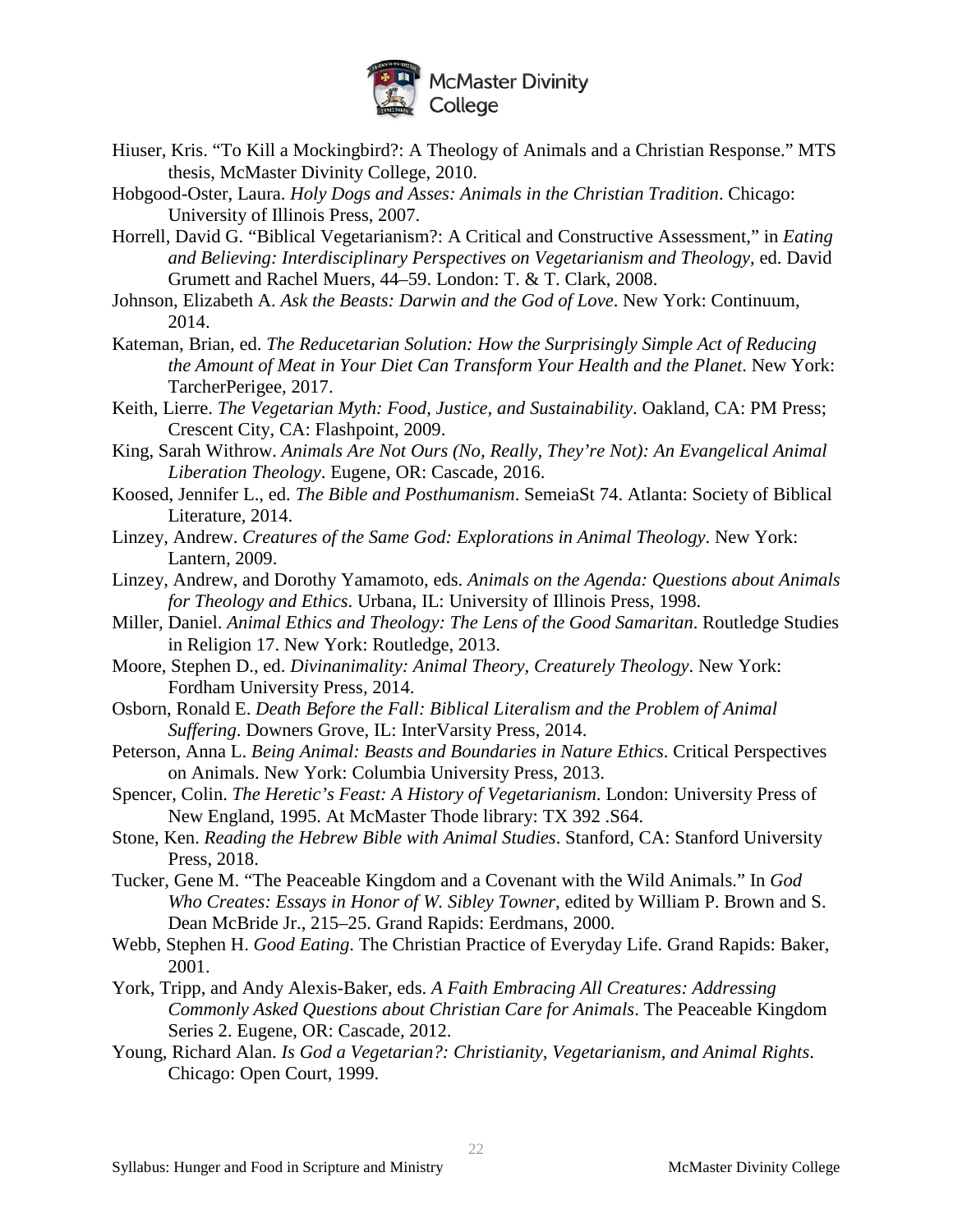

#### **Food in Jewish and Church History or Eucharist and Hospitality Theology:**

- Albala, Ken, and Trudy Eden, eds. *Food and Faith in Christian Culture*. New York: Columbia University Press, 2011.
- Bubbers, Susan I. *A Scriptural Theology of Eucharistic Blessings*. LNTS. New York: Bloomsbury T. & T. Clark, 2013.
- Feeley-Harnik, Gillian. *The Lord's Table: The Meaning of Food in Early Judaism and Christianity*. Washington, DC: Smithsonian Institution Press, 1981.
- Freidenreich, David M. *Foreigners and Their Food: Constructing Otherness in Jewish, Christian, and Islamic Law*. Berkeley: University of California Press, 2011. BL 65.F65 F74.
- Grumett, David, and Rachel Muers. *Theology on the Menu: Asceticism, Meat and Christian Diet*. New York: Routledge, 2010.
- Jamir, Lanuwabang. *Exclusion and Judgment in Fellowship Meals: The Socio-Historical Background of 1 Corinthians 11:17–34*. Eugene, OR: Pickwick, 2016.
- Jipp, Joshua W. *Saved by Faith and Hospitality*. Grand Rapids: Eerdmans, 2017.
- Koenig, John. *The Feast of the World's Redemption: Eucharistic Origins and Christian Mission*. Harrisburg, PA: Trinity Press International, 2000.
- Méndez-Montoya, Angel F. *The Theology of Food: Eating and the Eucharist*. Illuminations. Malden, MA: Wiley-Blackwell, 2009.
- Miles, Sara. *Take This Bread: A Radical Conversion*. New York: Ballantine, 2008.
- Pohl, Chistine D. *Making Room: Recovering Hospitality as a Christian Tradition*. Grand Rapids: Eerdmans, 1999.
- -. *Living into Community: Cultivating Practices That Sustain Us. Grand Rapids:* Eerdmans, 2011.
- Pohl, Christine D., and Pamela J. Buck. *Study Guide for Making Room: Recovering Hospitality as a Christian Tradition*. Grand Rapids: Eerdmans, 2001.
- Smit, Peter-Ben. *Fellowship and Food in the Kingdom: Eschatological Meals and Scenes of Utopian Abundance in the New Testament*. WUNT 234. Tübingen: Mohr Siebeck, 2008.
- Smith, Dennis E., and Hal E. Taussig, eds. *Meals in the Early Christian World: Social Formation, Experimentation, and Conflict at the Table*. New York: Palgrave Macmillan, 2012.
- Taussig, Hal. *In the Beginning Was the Meal: Social Experimentation & Early Christian Identity*. Minneapolis: Fortress, 2009.

#### **Fasting, Gender, and Eating Disorders:**

- Bulik, Cynthia M. *Midlife Eating Disorders: Your Journey to Recovery*. New York: Walker & Company, 2013.
- Bynum, Caroline Walker. *Holy Feast and Holy Fast: The Religious Significance of Food to Medieval Women*. Berkeley: The University of California Press, 1987.
- Gerali, Steven. *What Do I Do When Teenagers Struggle with Eating Disorders?*. Grand Rapids: Zondervan, 2010.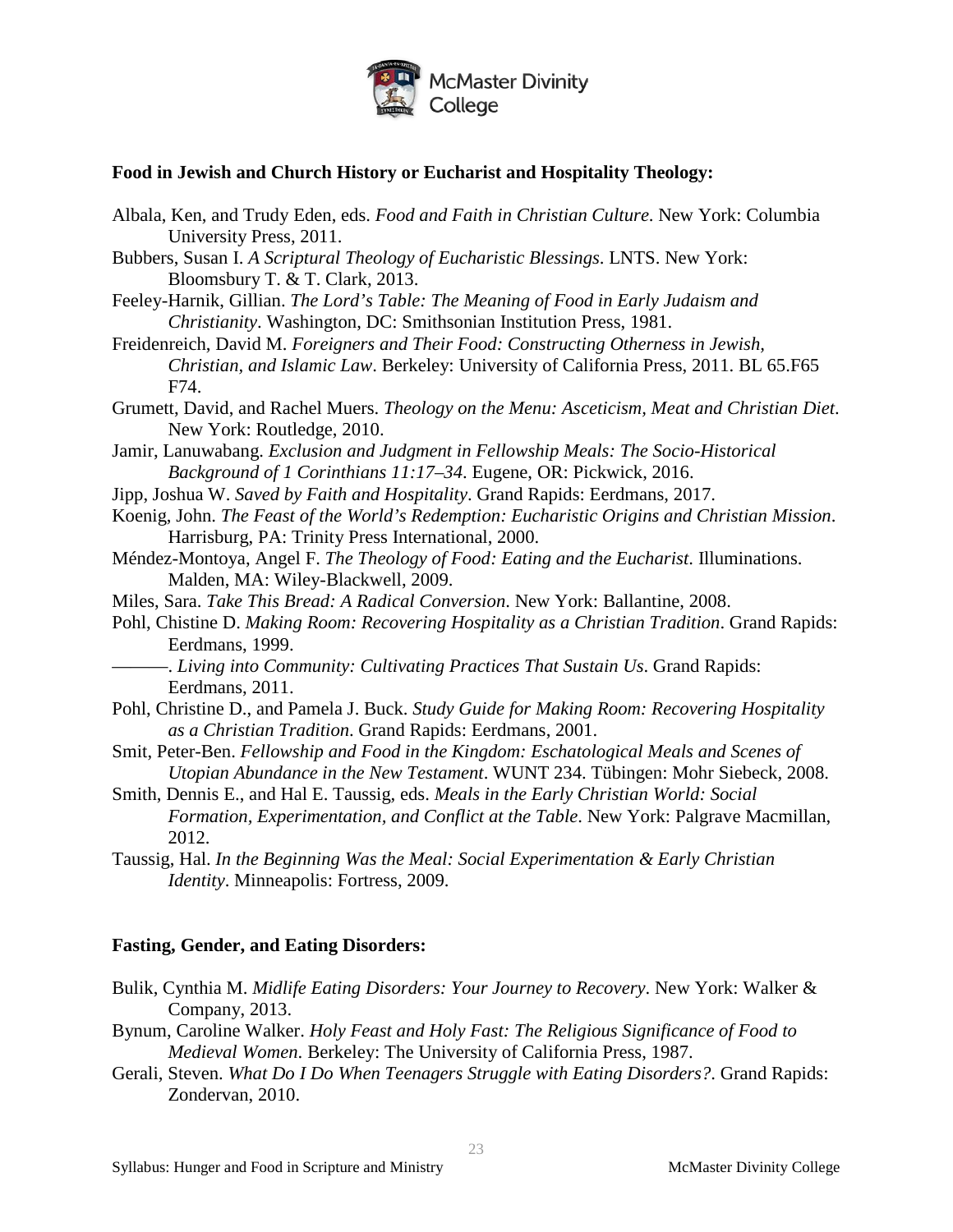

Hunt, June. *Anorexia and Bulimia: Control That Is Out of Control*. Hope for the Heart. Peabody, MA: Rose, 2014.

-. *Overeating: Freedom from Food Fixation*. Hope for the Heart. Peabody, MA: Rose, 2014.

- Jantz, Gregory L., and Ann McMurray. *Hope, Help and Healing for Eating Disorders: A Wholeperson Approach to Treatment of Anorexia, Bulimia, and Disordered Eating*. Rev. ed. Colorado Springs: Waterbrook, 2010.
- Kaeser, Lisabeth. *Eating by Faith: A Walk with God. My Eating Disorder from the Inside Out: Taste and See...* Bloomington, IN: Balboa, 2016.
- Teachman, Bethany A., et al. *Helping Your Child Overcome an Eating Disorder: What You Can Do at Home. Techniques Based on the Latest Scientific Research from Experts at the Yale Center for Eating and Weight Disorders*. Oakland, CA: New Harbinger, 2003.
- Lelwica, Michelle M. *The Religion of Thinness: Satisfying the Spiritual Hungers Behind Women's Obsession with Food and Weight*. Carlsbad, CA: Gürze Books, 2010.
- Lelwica, Michelle M. *Starving for Salvation: The Spiritual Dimensions of Eating Problems Among American Girls and Women*. New York: Oxford University Press, 1999.
- Shaw, Teresa M. *The Burden of the Flesh: Fasting and Sexuality in Early Christianity*. Minneapolis: Fortress, 1998.

#### **Changing the Way We Eat (Dietary Books):**

Barber, Dan. *The Third Plate: Field Notes on the Future of Food*. New York: Penguin, 2014.

- Bittman, Mark. *How to Cook Everything Vegetarian: Simple Meatless Recipes for Great Food*. Hoboken, NJ: Houghton Mifflin Harcourt, 2007.
- Gustafson, Ellen. We the Eaters: If We Change Dinner, We Can Change the World. New York: Rodale, 2014.
- Kateman, Brian, ed. *The Reducetarian Solution: How the Surprisingly Simple Act of Reducing the Amount of Meat in Your Diet Can Transform Your Health and the Planet*. New York: TarcherPerigee, 2017.
- Keith, Lierre. *The Vegetarian Myth: Food, Justice, and Sustainability*. Oakland, CA: PM Press; Crescent City, CA: Flashpoint, 2009.
- Kingsolver, Barbara, et al. *Animal, Vegetable, Miracle: A Year of Food Life*. New York: HarperCollins, 2007.
- Lang, Tim, and Michael Heasman. *Food Wars: The Global Battle for Mouths Minds and Markets*. New York: Earthscan, 2004.
- Lohan, Tara, ed. *Water Consciousness: How We All Have to Change to Protect Our Most Critical Resource*. San Francisco: AlterNet; Healdsburg, CA: Watershed Media, 2008.
- Lymbery, Philip. *Farmageddon in Pictures: The True Cost of Cheap Meat – in bite-sized pieces*. New York: Bloomsbury, 2017.
	- -. *Dead Zone: Where the Wild Things Were*. New York: Bloomsbury, 2017.
- Lymbery, Philip, and Isabel Oakeshott. *Farmageddon: The True Cost of Cheap Meat*. New York: Bloomsbury, 2014.
- Petrini, Carlo, and Gigi Padovani. *Slow Food Revolution: A New Culture for Eating and Living*. New York: Rizzoli, 2006.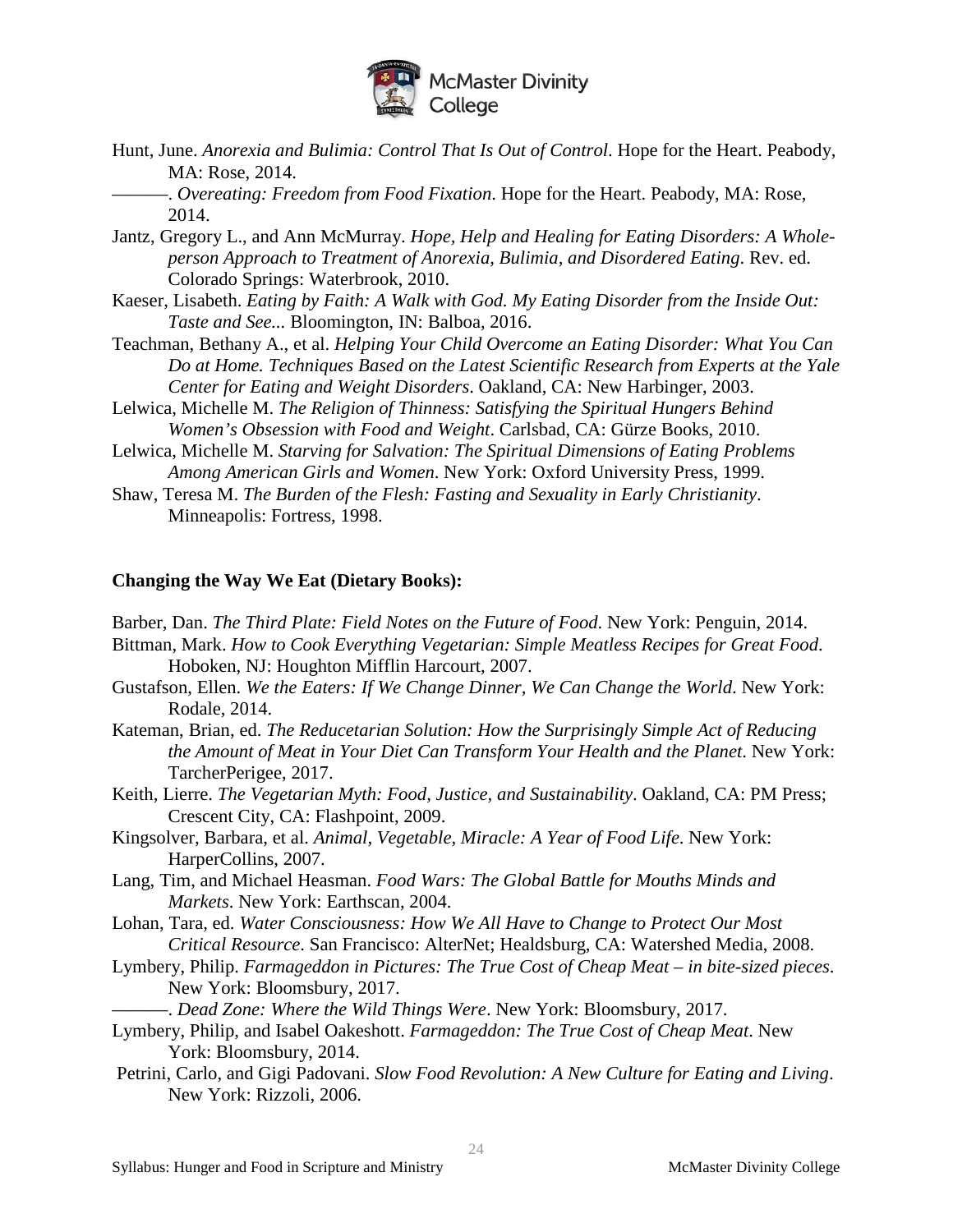

Pollan, Michael. *Food Rules: An Eater's Manual*. New York: Penguin, 2009.

———. *In Defense of Food: An Eater's Manifesto*. New York: Penguin, 2008.

———. *The Omnivore's Dilemma: A Natural History of Four Meals*. New York: Penguin, 2006.

Schlosser, Eric. *Fast Food Nation: The Dark Side of the All-American Meal*. New York: HarperPerennial, 2005.

Shanks, Julia, and Brett Grohsgal. *The Farmers Market Cookbook: The Ultimate Guide to Enjoying Fresh, Local, Seasonal Produce*. Gabriola Island, BC: New Society Publishers, 2016.

Wansink, Brian. *Mindless Easting: Why We Eat More than We Think*. New York: Bantam, 2007.

Winne, Mark. *Closing the Food Gap: Resetting the Table in the Land of Plenty*. Boston: Beacon, 2008.

———. *Food Rebels, Guerrilla Gardeners, and Smart-Cookin' Mamas: Fighting Back in an Age of Industrial Agriculture*. Boston: Beacon, 2010.

#### **Electronic Resources by Category (more to come):**

Local, Organic, or Seasonal Food:

What's in Season in Hamilton? [http://environmenthamilton.org/view/page/eat\\_local](http://environmenthamilton.org/view/page/eat_local) Eat Local Hamilton map:<http://environmenthamilton.org/food/view> Hamilton "Eat Local" Blog:<http://hamiltoneatlocal.blogspot.ca/> Harvest Ontario: <https://www.harvestontario.com/> Ecological Farmers Association of Ontario:<https://efao.ca/member-directory/> Sustainable Ontario:<https://sustainontario.com/> Nourishing Communities (in Ontario):<http://nourishingontario.ca/about/> Ontario Local Food Options:<https://sustainontario.com/resources-2/ontario-eats-local> Toronto Options:<http://edibletoronto.ediblecommunities.com/shop/local-source-guide-0> Guelph-Wellington options:<http://www.tastereal.ca/>[http://www.tastereal.com/local-food](http://www.tastereal.com/local-food-map/)[map/](http://www.tastereal.com/local-food-map/) <http://www.guelphwellingtonlocalfood.ca/> Find grass-fed cows:<http://www.eatwild.com/products/index.html> Find seasonal foods (For Ontario pick New York?): [https://www.seasonalfoodguide.org](https://www.seasonalfoodguide.org/) Local foods map: [www.localharvest.org](http://www.localharvest.org/) The "Slow Food" movement: [http://www.slowfoodusa.org](http://www.slowfoodusa.org/) Find Out about Pesticides on Your Foods:<http://www.whatsonmyfood.org/> <http://www.pesticideinfo.org/> Pesticide Data Program:<https://www.ams.usda.gov/datasets/pdp>

#### Water Resources:

Calculate your water "footprint":<https://www.watercalculator.org/> Calculator and consider donating:<https://www.10days.cc/calculator> Curious how much water it takes for  $\frac{1}{2}$ ? <http://waterfootprint.org/en/resources/interactive-tools/product-gallery/> <http://www.watereducation.org/post/food-facts-how-much-water-does-it-take-produce> Facts and figures: [http://waterfootprint.org/en/water-footprint/product-water](http://waterfootprint.org/en/water-footprint/product-water-footprint/water-footprint-crop-and-animal-products/)[footprint/water-footprint-crop-and-animal-products/](http://waterfootprint.org/en/water-footprint/product-water-footprint/water-footprint-crop-and-animal-products/)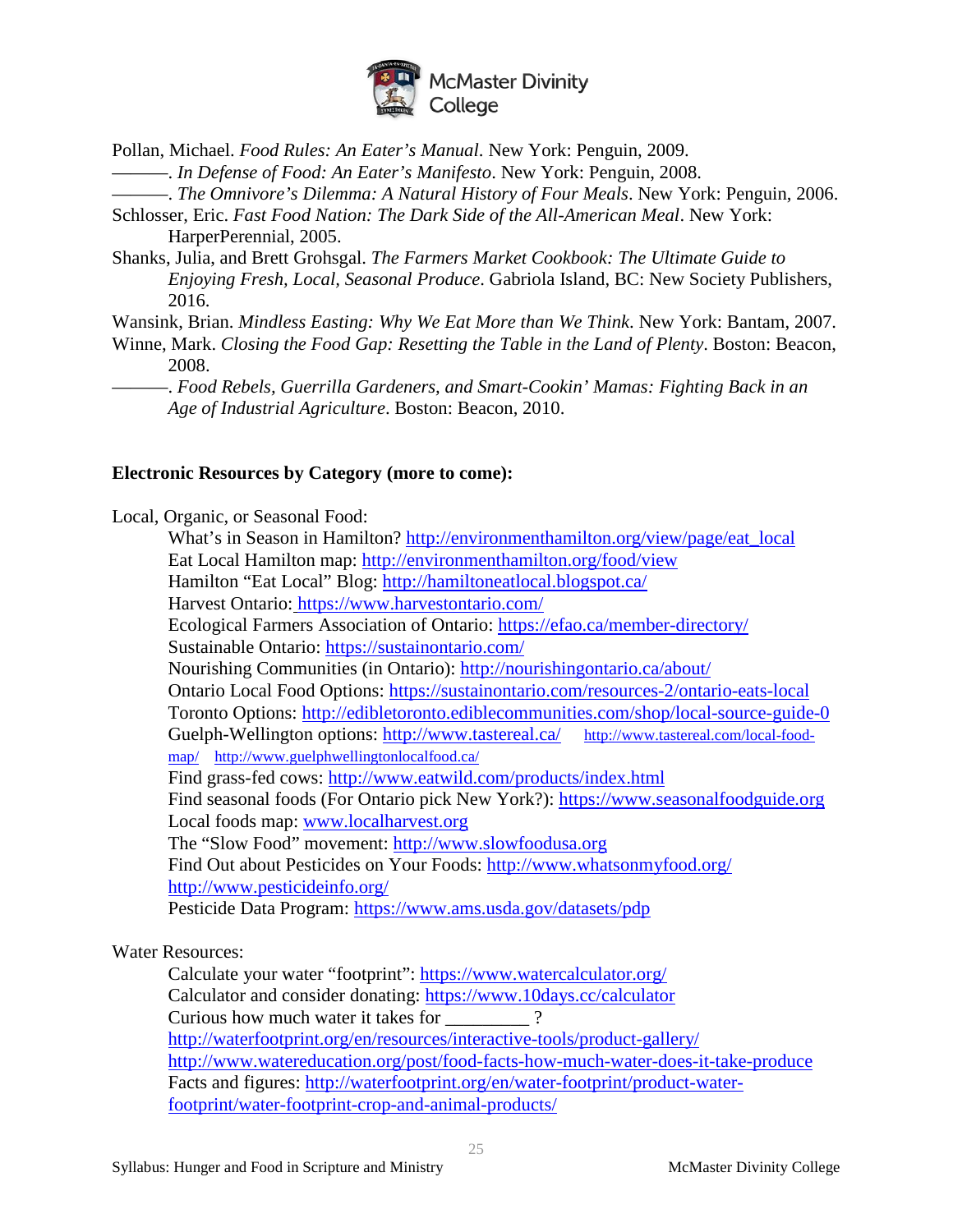

| Water for raising cattle: http://www.meatlessmonday.com/articles/meatless-monday-one-  |  |
|----------------------------------------------------------------------------------------|--|
| many-ways-celebrate-world-water-day/                                                   |  |
| Is 2,500 gal. of water per pound of beef true? http://www.cowspiracy.com/facts         |  |
| Facts and figures on water: https://www.globalagriculture.org/report-topics/water.html |  |
| Tap Water Guide (USA): https://www.ewg.org/tapwater/#.Wn83GedG3IU                      |  |
| <b>Five Reasons to Skip Bottled Beverages</b>                                          |  |
| Story of Bottled Water: https://storyofstuff.org/movies/story-of-bottled-water/        |  |
| Grey Water Action (for reducing household use): https://greywateraction.org/           |  |
| Eating Meat (and Seafood):                                                             |  |
| Meat Eater's Guide: https://www.ewg.org/meateatersguide/                               |  |
| Carbon Footprint of Different Foods at a Glance:                                       |  |
| https://www.ewg.org/meateatersguide/eat-smart/                                         |  |
| Try the Meat Quiz: https://www.ewg.org/meateatersguide/take-the-quiz/                  |  |
| Interactive Graphic: https://www.ewg.org/meateatersguide/interactive-graphic/          |  |
| or the brochure: https://www.ewg.org/meateatersguide/at-a-glance-brochure/             |  |
|                                                                                        |  |
| shopping tips: https://www.ewg.org/meateatersguide/helpful-tips-for-meat-eaters/       |  |
| Full research report (good citations for a research paper):                            |  |
| https://static.ewg.org/reports/2011/meateaters/pdf/report_ewg_meat_eaters_guide        |  |
| to health and climate 2011.pdf                                                         |  |
| Meatless Mondays: www.meatlessmonday.com                                               |  |
| The Meatrix cartoon clips: http://www.themeatrix.com/                                  |  |
| Vegan Calculator: http://thevegancalculator.com/#calculator                            |  |
| Statistics and Figures on the meat consumption:                                        |  |
| https://www.globalagriculture.org/report-topics/meat-and-animal-feed.html              |  |
| Counterargument for raising livestock: https://civileats.com/2018/01/26/eat-less-meat- |  |
| ignores-the-role-of-animals-in-the-ecosystem/                                          |  |
| Seafood Watch for sustainable seafood: http://www.seafoodwatch.org/                    |  |
| Seafood Watch App (Monterey Bay Aquarium): http://www.seafoodwatch.org/seafood-        |  |
| recommendations/our-app                                                                |  |
| OceanWise (Canada): http://seafood.ocean.org/                                          |  |
| Seafood Choices Alliance: www.seafoodchoices.com                                       |  |
| https://www.fix.com/blog/become-an-afishionado/                                        |  |
| https://www.organicocean.com/                                                          |  |
| http://hookedinc.ca/                                                                   |  |
|                                                                                        |  |
| Farm Animal Care:                                                                      |  |
| Farm Animal Reform Movement (FARM): www.farmusa.org                                    |  |
| Humane Society Legislative Fund: http://www.hslf.org/                                  |  |
| Humane Society: http://www.humanesociety.org/issues/campaigns/factory_farming/         |  |
| Factory Farming and Food Safety:                                                       |  |
| https://www.foodandwaterwatch.org/problems/factory-farming-food-safety                 |  |
| Humane Farming Association: www.hfa.org                                                |  |
|                                                                                        |  |

Mercy for Animals:<http://www.mercyforanimals.org/investigations>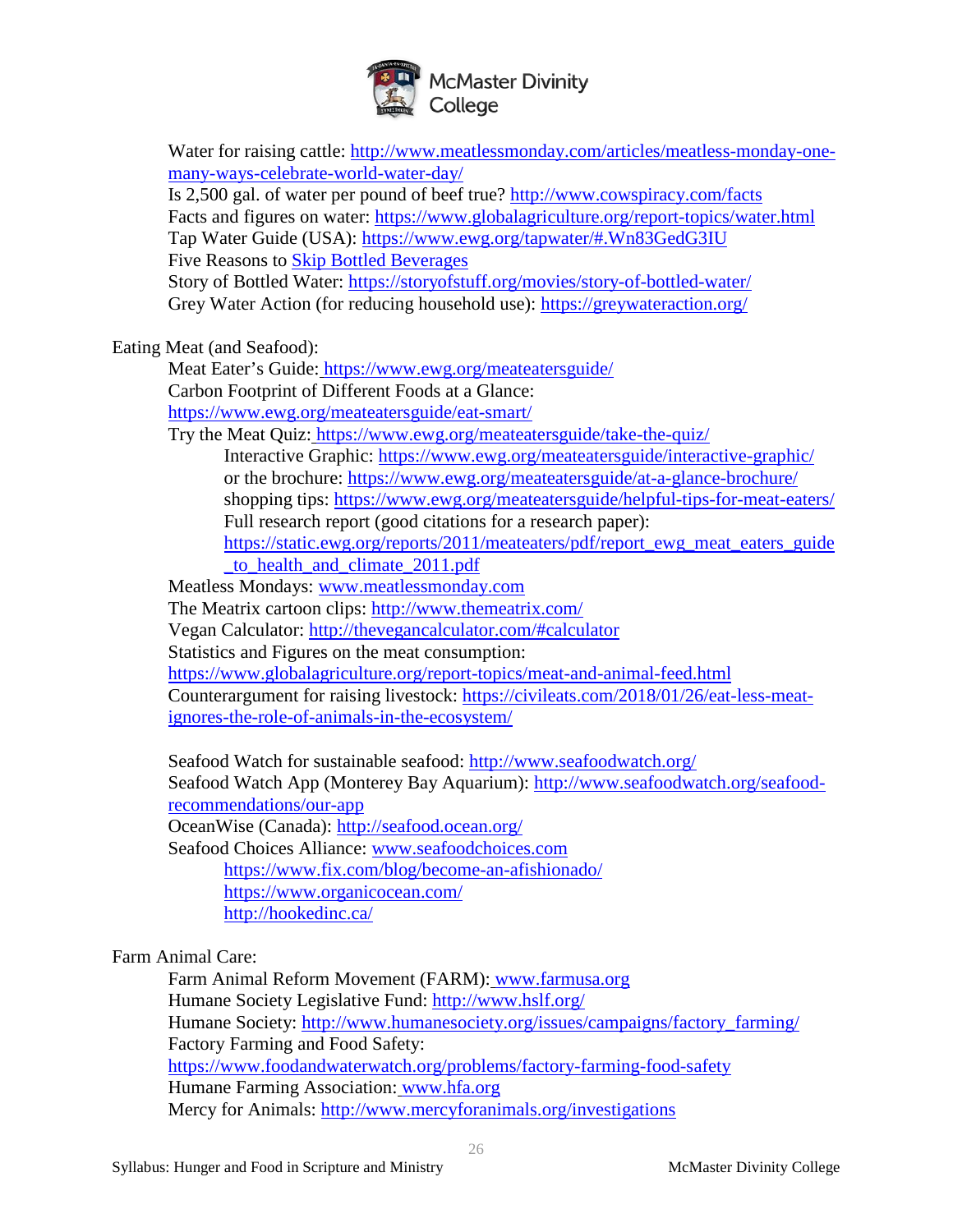

Understanding the Empires (Agribusinesses) and Genetically Modified foods:

Who Controls Your Food? Quiz:<https://www.foodopoly.org/>

[Major Brands own most things](http://sploid.gizmodo.com/fascinating-graphic-shows-who-owns-all-the-major-brands-1599537576)

Corporate control of food: [https://www.foodandwaterwatch.org/problems/corporate](https://www.foodandwaterwatch.org/problems/corporate-control-food)[control-food](https://www.foodandwaterwatch.org/problems/corporate-control-food)

The Institute for Agriculture and Trade Policy (IATP): [www.iatp.org](http://www.iatp.org/)

Map of factory farms in the US: [https://www.factoryfarmmap.org](https://www.factoryfarmmap.org/)

Misleading advertising:<https://www.100daysofrealfood.com/misleading-products/>

Hidden Costs of Pop/Soda:<http://www.insurancequotes.org/hidden-cost-soda/>

Basic overview of GMOs:<https://www.foodandwaterwatch.org/problems/gmos>

Facts and Figures on Industrial agriculture and GM foods around the world: [https://www.globalagriculture.org/report-topics/industrial-agriculture-and-small-](https://www.globalagriculture.org/report-topics/industrial-agriculture-and-small-scale-farming.html)

[scale-farming.html](https://www.globalagriculture.org/report-topics/industrial-agriculture-and-small-scale-farming.html) <https://www.globalagriculture.org/report-topics/seeds-and-patents-on-life.html> [https://www.globalagriculture.org/report-topics/genetic-engineering-and](https://www.globalagriculture.org/report-topics/genetic-engineering-and-biotechnology.html)[biotechnology.html](https://www.globalagriculture.org/report-topics/genetic-engineering-and-biotechnology.html)

GMOs and pesticides in tandem: [http://www.panna.org/gmos-pesticides-profit/monsanto](http://www.panna.org/gmos-pesticides-profit/monsanto-cos-dirty-little-secret)[cos-dirty-little-secret](http://www.panna.org/gmos-pesticides-profit/monsanto-cos-dirty-little-secret)

Hunger and Food Waste:

Charts on World Consumption: [http://www.wri.org/blog/2016/04/sustainable-diets-what](http://www.wri.org/blog/2016/04/sustainable-diets-what-you-need-know-12-charts)[you-need-know-12-charts](http://www.wri.org/blog/2016/04/sustainable-diets-what-you-need-know-12-charts)

Global hunger: [https://www.globalagriculture.org/report-topics/hunger-in-times-of](https://www.globalagriculture.org/report-topics/hunger-in-times-of-plenty.html)[plenty.html](https://www.globalagriculture.org/report-topics/hunger-in-times-of-plenty.html)

[Wasted Food](http://www.wastedfood.com/) is a blog by author Jonathan Bloom

ReFed – Latest information on food waste

Primer on wasted food:<http://www.foodsystemprimer.org/wasted-food/>

[https://marketplace.regent-college.edu/ideas-media/environment/half-of-worlds-food](https://marketplace.regent-college.edu/ideas-media/environment/half-of-worlds-food-going-to-waste)[going-to-waste](https://marketplace.regent-college.edu/ideas-media/environment/half-of-worlds-food-going-to-waste)

[EPA](http://www.epa.gov/foodrecovery/fd-donate.htm) Food Donation: Feed People-Not Landfills

Ideas for Reducing Waste:<https://davidsuzuki.org/queen-of-green/help-end-food-waste/> <http://ampleharvest.org/food-waste-in-america/>

<http://ampleharvest.org/helpful-links/>

<https://www.doordash.com/>

<http://www.feedingamerica.org/>

Donate Your Food to Local Nonprofits in the USA:<https://mealconnect.org/>

[Feedback Global i](http://feedbackglobal.org/)s an international program fighting wasted food

<http://science.time.com/2011/11/24/how-to-avoid-food-waste-this-holiday-season/> <http://www.sustainabletable.org/2244/food-waste>

Fair Trade, Worker Advocacy, and Food Co-ops:

Equal Exchange: <https://equalexchange.coop/> Fair Trade Certified: <https://www.fairtradecertified.org/> Fair Trade Canada:<http://fairtrade.ca/> Advocacy for Farmworkers:<https://www.saf-unite.org/>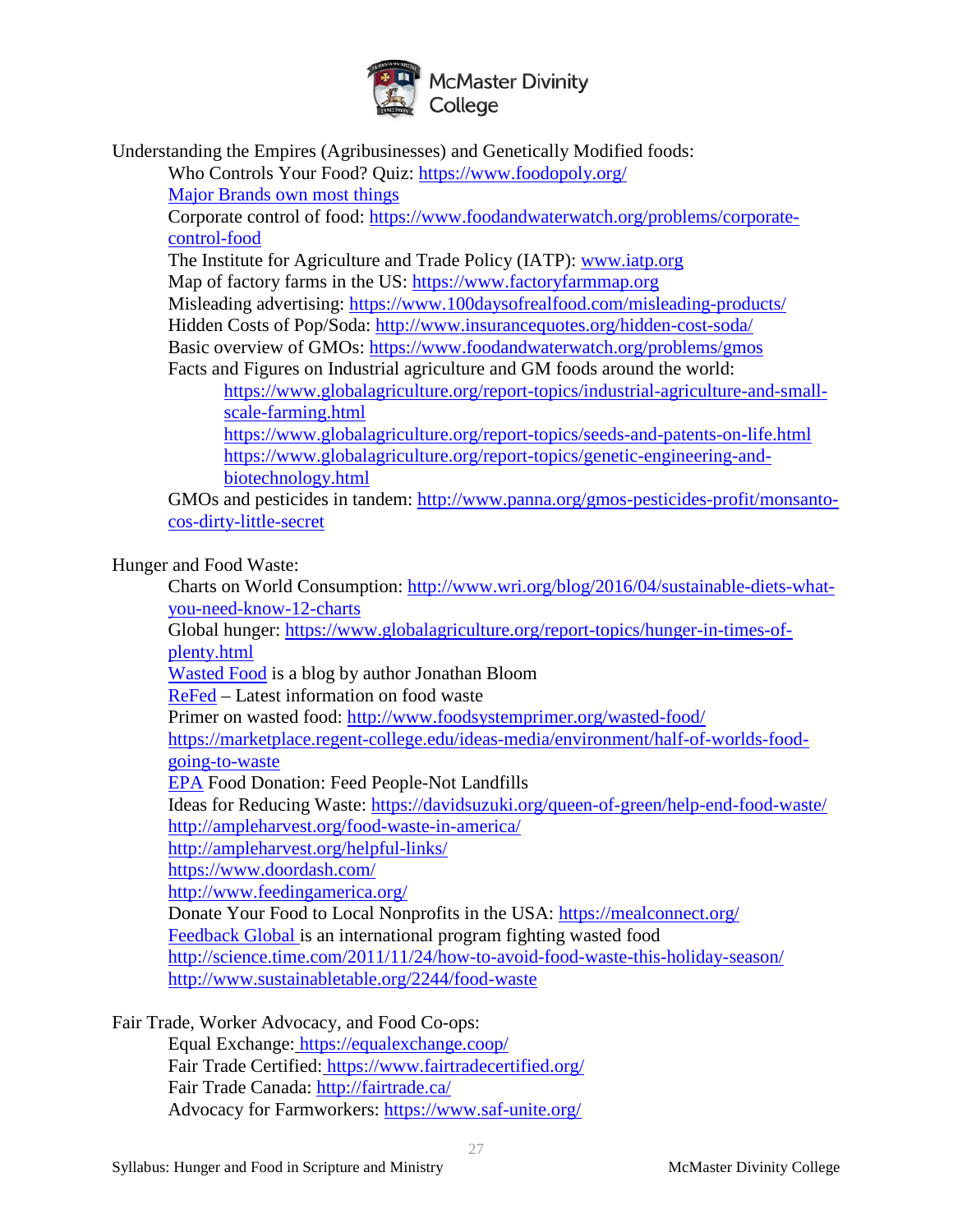

La Via Campesina movement: [www.viacampesina.org](http://www.viacampesina.org/) HowGood and GoodGuide apps for finding more ethical choices <http://chreader.org/fair-trade-food-goods/> Learn about Food Co-ops:<https://mustardseed.coop/about/about-co-ops/> Find a Food Co-op:<https://www.grocer.coop/coops/> Start a Food Co-op:<http://cultivatingfoodcoops.net/resources-and-toolkits/>

Community Gardening and Food Banks:

Hamilton Community Garden Network, with directory and tips:<http://hcgn.ca/> Find a faith-based garden:<https://arocha.ca/community-garden-network/garden-profiles/> Gardening for Your Local Food Pantries: [www.AmpleHarvest.org](http://www.ampleharvest.org/) and an interview: <http://chreader.org/feeding-food-pantries-ampleharvest-org/> [Grow a Row](http://www.growarow.org/) (the Canadian equivalent to AmpleHarvest above)

Find food pantries:

<http://ampleharvest.org/find-pantry/> <http://ampleharvest.org/emergency-food-assistance/> <https://www.foodpantries.org/>

Food Rescue Locator:<http://sustainableamerica.org/foodrescue/>

Backyard Harvest, Hamilton:<http://backyardharvest.ca/>

Hamilton Community Food Centre:<https://www.facebook.com/theHamiltonCFC/> Considering gardening or homesteading (self-sufficiently):<http://iuhoakland.com/> Composting:<http://compostguide.com/> and howtocompost.org

#### Blogs and News about Food:

Hamilton Eat Local:<http://hamiltoneatlocal.blogspot.ca/> Civil Eats:<https://civileats.com/> Mother Jones:<https://www.motherjones.com/food/> Environmental Working Group:<https://www.ewg.org/> Eating Liberally: <http://livingliberally.org/eating> EcoCentric:<http://www.ecocentricblog.org/> The Ethicurean: <http://www.ethicurean.com/> Food Politics:<http://www.foodpolitics.com/tag/meat/> Politics of the Plate:<http://politicsoftheplate.com/> Sustainable Pantry (for urbanites): <http://sustainablepantry.com/> Planting Justice blog:<http://plantingjustice.org/blog/> Orion Magazine:<https://orionmagazine.org/category/food-agriculture/> World Watch:<http://worldwatch.org/food-agriculture> Michael Pollan's articles:<http://michaelpollan.com/articles/> Slow Food USA:<https://www.slowfoodusa.org/slow-food-usa-blog> TakePart news:<http://www.takepart.com/food/index.html>